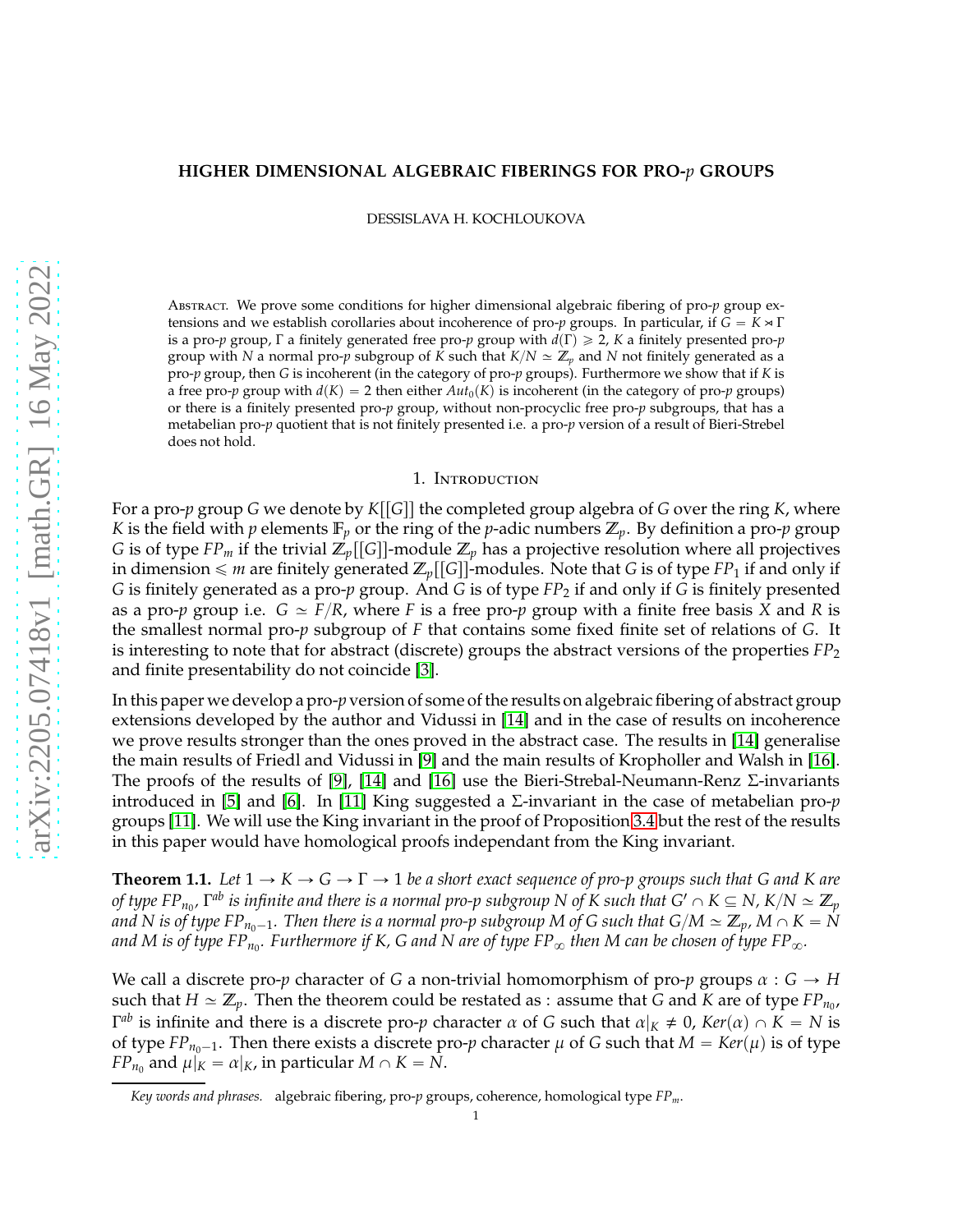There is a lot in the literature on coherent abstract groups but very little is known for coherent pro-*p* groups. Similar to the abstract case a pro-*p* group *G* is coherent (in the category of pro-*p* groups) if every finitely generated pro-*p* subgroup of *G* is finitely presented as a pro-*p* group i.e. is of type *FP*2. We generalise this concept and define that a pro-*p* group *G* is *n*-coherent if any pro-*p* subgroup of *G* that is of type  $FP_n$  is of type  $FP_{n+1}$ . Thus a pro-*p* group is 1-coherent if and only if it is coherent (in the category of pro-*p* groups).

<span id="page-1-0"></span>**Corollary 1.2.** *Let K,*  $\Gamma$  *and*  $G = K \times \Gamma$  *be pro-p groups, where*  $\Gamma$  *is finitely generated free pro-p but not pro-p cyclic. Suppose that K is of type FP*<sub>*n*0+1</sub> and there is a normal pro-p subgroup N of K such that  $G' \cap K \subseteq N$ ,  $K/N \simeq \mathbb{Z}_p$  and  $N$  is of type  $\mathrm{FP}_{n_0-1}$  but is not of type  $\mathrm{FP}_{n_0}$ . Then there is a normal pro-p  $s$ ubgroup M of G such that  $G/M \simeq \mathbb{Z}_p$ ,  $M \cap K = N$  and  $M$  is of type FP  $_{n_0}$  but is not of type FP  $_{n_0+1}$ . In *particular G is not n*<sub>0</sub>-coherent.

As in the case of Theorem [1.1,](#page-0-0) Corollary [1.2](#page-1-0) can be restated in terms of discrete pro-*p* characters.

For a free abstract group its rank is the minimal number of generators. Since for pro-*p* groups *G* finite rank is used for a notion different from the one addopted for abstract groups, we write  $d(G)$ for the minimal number of generators of *G*. It is known that abstract (free finite rank)-by-Z groups are coherent [\[8\]](#page-13-7). There is a conjecture suggested by Wise and independently by Kropholler and Walsh that an abstract (free of finite rank  $\geq 2$ )-by-(free of finite rank  $\geq 2$ ) group is incoherent, see [\[16\]](#page-13-3). In [\[16\]](#page-13-3) Kropholler and Walsh proved that (free of rank 2)-by-(free of finite rank  $\geq 2$ ) abstract group is incoherent. The proof uses significantly that for a free abstract group *F*<sup>2</sup> of rank 2 we have that  $Out(F_2) \simeq GL_2(\mathbb{Z})$  and some explicit calculations with a finite generating set of a subgroup of finite index in  $GL_2(\mathbb{Z})$  were used. Such an approach would not work for pro-*p* groups since by Romankov's result in [\[23\]](#page-14-0) the authomorphism group of a free pro- $p$  group *G*, where  $2 \le d(G) < \infty$ , is not finitely generated as a topological group. Still a pro-*p* version of the Kropholler-Walsh result holds and it is a particular case of Corollary [1.4](#page-1-1) that follows from the following quite general theorem.

<span id="page-1-2"></span>**Theorem 1.3.** Let  $G = K \rtimes \Gamma$  be a pro-p group with K a finitely presented pro-p group such that there is a *normal pro-p subgroup N of K such that K*{*N* » Z*<sup>p</sup> and N is not finitely generated,* Γ *a finitely generated free pro-p group with d* $(\Gamma) \geq 2$ *. Then G is incoherent (in the category of pro-p groups).* 

The class of pro- $p$  groups  $\mathcal L$  was first considered by the author and Zalesskii in [\[15\]](#page-13-8). This class of groups contains all finitely generated free pro-*p* groups. It shares many properties with the class of abstract limit groups and is defined using extensions of centralizers. There are many open questions about the class of pro-*p* groups L. For example, by Wilton's result from [\[25\]](#page-14-1) every finitely generated subgroup of an abstract limit group is a virtual retract, but the pro-*p* version of this result is still an open problem. In order to prove Corollary [1.4](#page-1-1) we show in Proposition [3.6](#page-10-0) that the abelianization of any non-trivial pro- $p$  group from  $\mathcal L$  is always infinite. The same argument can be addapted for the class of abstract limit groups.

<span id="page-1-1"></span>**Corollary 1.4.** *Let*  $G = K \times \Gamma$  *be a pro-p group with* K *a non-abelian pro-p group from the class*  $\mathcal{L}$ ,  $\Gamma$  *a finitely generated free pro-p group with d*(Γ) ≥ 2. Then G is incoherent (in the category of pro-p groups). *In particular if K is a finitely generated free pro-p group with*  $d(K) \geq 2$  *then G is incoherent (in the category of pro-p groups).*

For a finite rank free pro- $p$  group  $F$  the structure of  $Aut(F)$  was studied first by Lubotsky in [\[18\]](#page-13-9).  $Aut(F)$  is a topological group with a pro-*p* subgroup of finite index. In [\[10\]](#page-13-10) Gordon proved that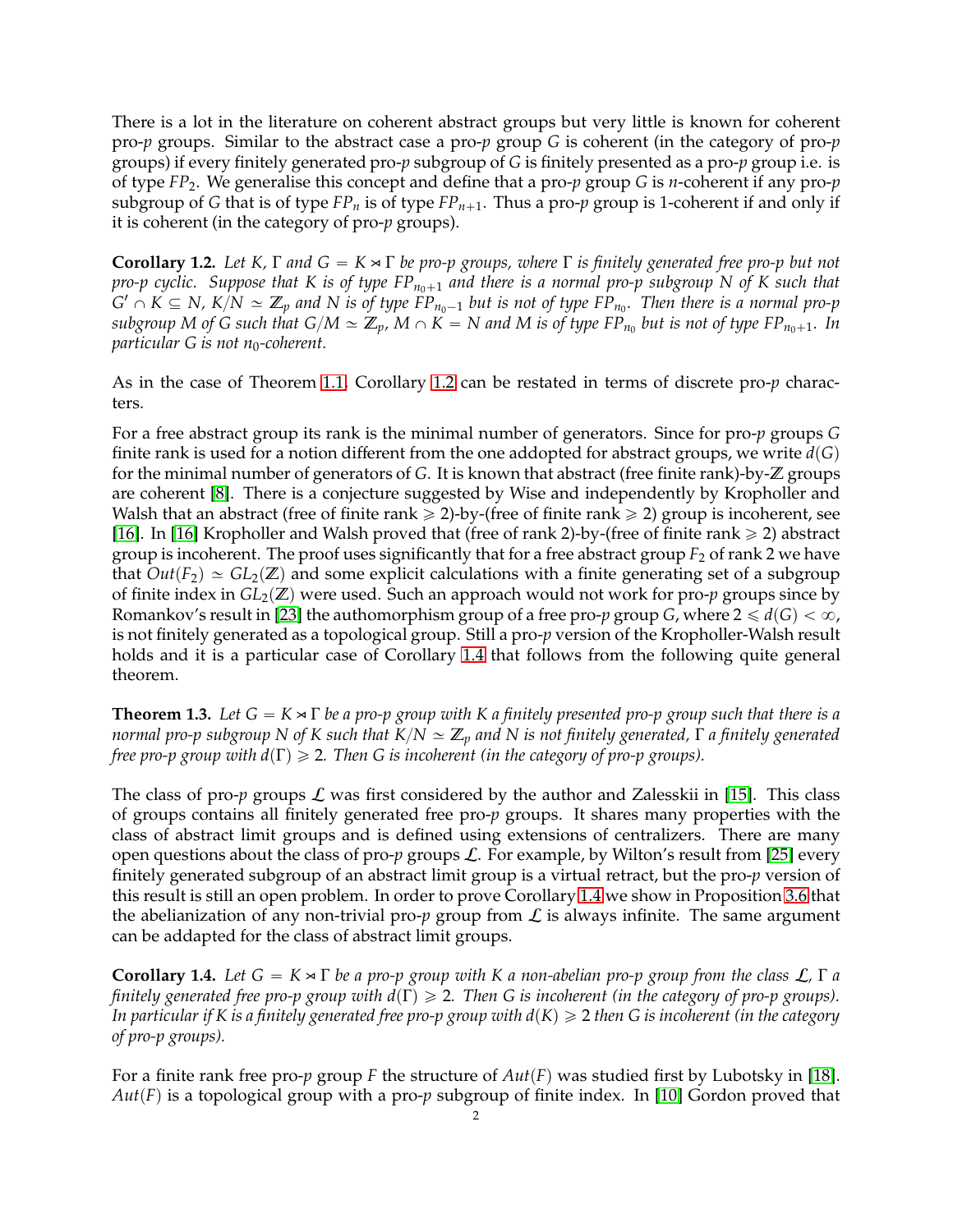the automorphism group of an abstract free group of rank 2 is incoherent. Unfortunately we could not prove a pro-*p* version of this result but still it would hold if the group of outer pro-*p* automophisms of a free pro-*p* group of rank 2 contains a free non-procyclic pro-*p* subgroup. For a free abstract group  $F_2$  of rank 2 we have that  $Out(F_2) \simeq GL_2(\mathbb{Z})$  and since  $SL_2(\mathbb{Z})$  is isomorphic to the free amalgamated product of  $C_4$  and  $C_6$  over a copy of  $C_2$  it follows easily that  $GL_2(\mathbb{Z})$ contais a free non-cyclic abstract group (or use the Tits alternative), hence  $Out(F_2)$  contains a free non-cyclic abstract group. Nevertheless the group  $GL_2^1(\Z_p)=Ker(GL_2(\Z_p)\to GL_2(\mathbb{F}_p))$  does not  $\sum_{i=1}^{\infty}$  contain a free pro-*p* non-procyclic pro-*p* subgroup, since it is *p*-adic analytic and so there is an upper limit on the number of generators of finitely generated pro-*p* subgroups [\[7\]](#page-13-11). For related results on non-existance of free pro-*p* subgroups in matrix groups see [\[1\]](#page-13-12), [\[2\]](#page-13-13), [\[26\]](#page-14-2).

Let *G* be a finitely generated pro-*p* group. Define  $Aut_0(G) = Ker(Aut(G) \rightarrow Aut(G/G^*))$ , where  $G^*$ is the Frattini subgroup of *G*. Then  $Aut_0(G)$  is a pro-*p* subgroup of  $Aut(G)$  of finite index.

<span id="page-2-0"></span>**Corollary 1.5.** *Suppose that K is a free pro-p group with*  $d(K) = 2$ *. If Out* $(K)$  *contains a pro-p free non-procyclic subgroup then*  $Aut_0(K)$  *is incoherent (in the category of pro-p groups).* 

By the Bieri-Strebel results in [\[4\]](#page-13-14) for a finitely presented abstract group *H* that does not contain free non-cyclic abstract subgroups, every metabelian quotient of *H* is finitely presented. It is an open question whether a pro-*p* version of the Bieri-Strebel result holds i.e. whether if *G* is a finitely presented pro-*p* group without free non-procyclic pro-*p* subgroups then every metabelian pro-*p* quotient of *G* is finitely presented as a pro-*p* group. Note that by the King classfication of the finitely presented metabelian pro-*p* groups in [\[12\]](#page-13-15) every pro-*p* quotient of a finitely presented metabelian pro-*p* group is finitely presented pro-*p*. Using Corollary [1.5](#page-2-0) and some ideas introduced by Romankov in [\[22\]](#page-13-16), [\[23\]](#page-14-0) we prove the following result.

<span id="page-2-2"></span>**Corollary 1.6.** *Suppose that K is a free pro-p group with*  $d(K) = 2$ *. Then either Aut*<sub>0</sub> $(K)$  *is incoherent (in the category of pro-p groups) or the pro-p version of the Bieri-Strebel result does not hold.*

**Acknowledgments** The author was partially supported by Bolsa de produtividade em pesquisa CNPq 305457/2021-7 and Projeto temático FAPESP 18/23690-6.

# 2. Preliminaries

<span id="page-2-1"></span>2.1. **Homological finiteness properties for pro-***p* **groups.** Let *G* be a pro-*p* group. By definition

$$
\mathbb{Z}_p[[G]] = \underleftarrow{\lim} \frac{\mathbb{Z}}{p^i \mathbb{Z}}[[G/U]],
$$

where the inverse limit is over all  $i \geq 1$  and *U* open subgroups of *G*. And

$$
\mathbb{F}_p[[G]] = \mathbb{Z}_p[[G]]/p\mathbb{Z}_p[[G]] = \underleftarrow{\lim} \mathbb{F}_p[[G/U]]
$$

where the inverse limit is over all open subgroups *U* of *G*.

By definition *G* is of type *FP<sub>m</sub>* if the trivial  $\mathbb{Z}_p[[G]]$ -module  $\mathbb{Z}_p$  has a projective resolution where all projectives in dimension  $\leq m$  are finitely generated  $\mathbb{Z}_p[[G]]$ -modules. By [\[11\]](#page-13-6) for a pro-*p* group the following conditions are equivalent :

1) *G* is of type  $FP_m$ ;

2)  $H_i(G, \mathbb{Z}_p)$  is a finitely generated (abelian) pro-*p* group for  $i \leq m$ ;

3)  $H_i(G, \mathbb{F}_p)$  is finite for  $i \leq m$ ;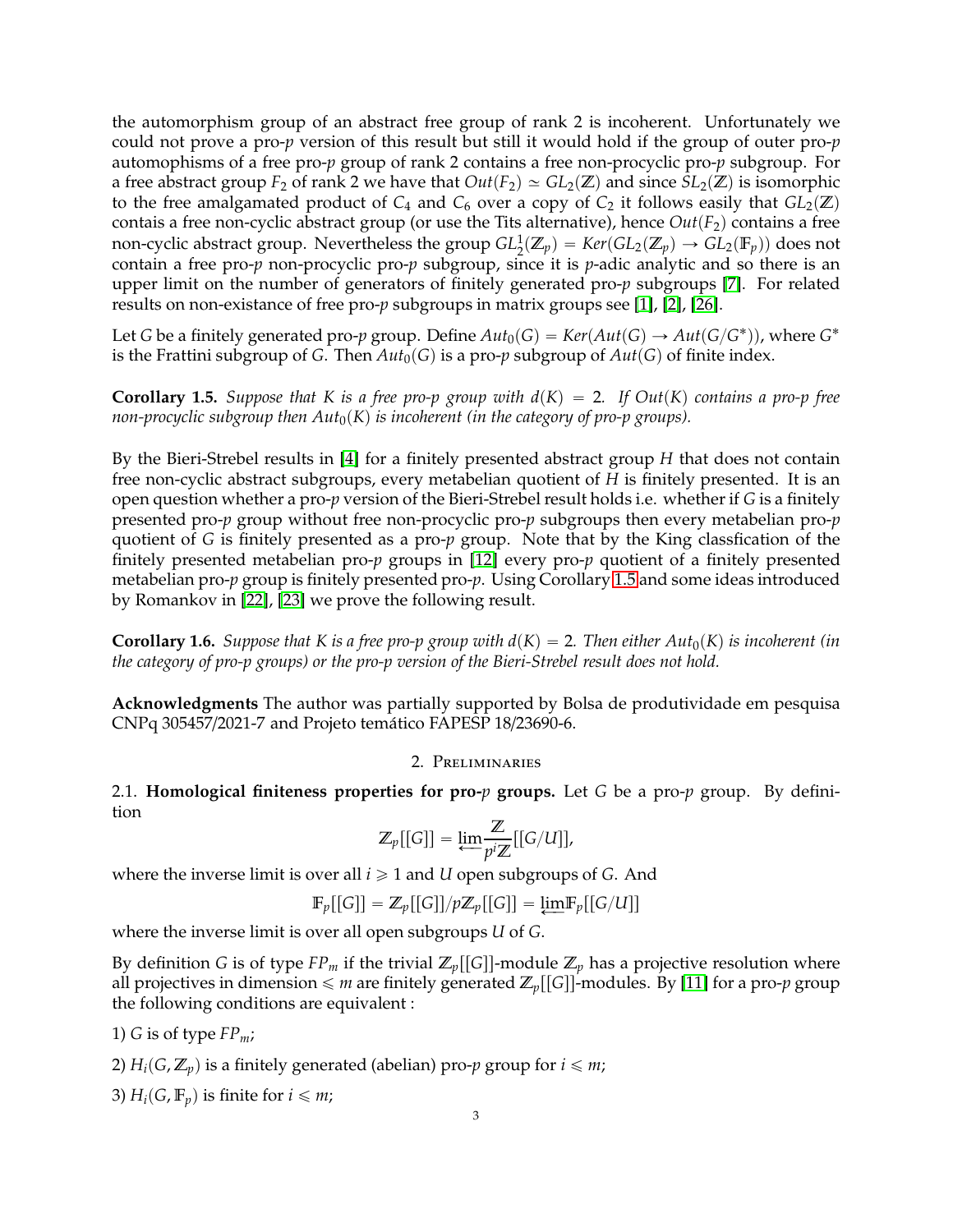4) for *K* either  $\mathbb{F}_p$  or  $\mathbb{Z}_p$  and *N* a normal pro-*p* subgroup of *G* such that *K*[[*G*]] is left and right Noetherian the homology groups  $H_i(N, K)$  are finitely generated as  $K[[G/N]]$ -modules for  $i \leq m$ , where the *G*{*N* action is induced by the conjugation action of *G* on *N*.

The equivalence of the above conditions is a corollary of the fact that  $\mathbb{Z}_p[[G]]$  and  $\mathbb{F}_p[[G]]$  are local rings. Here  $H_i(N, \mathbb{Z}_p)$  and  $H_i(N, \mathbb{F}_p)$  are the standard homology groups of pro-*p* groups with coeficients in the trivial pro- $p \mathbb{Z}_p[[G]]$ -modules  $\mathbb{Z}_p$  and  $\mathbb{F}_p$ , for more on homology groups see [\[21\]](#page-13-17).

2.2. **The King invariant.** Let *Q* be a finitely generated abelian pro-*p* group and let F be the algebraic closure of  $\mathbb{F}_p$ . Denote by  $\mathbb{F}[[t]]^{\times}$  the multiplicative group of invertible elements in  $\mathbb{F}[[t]]$ . Consider

 $T(Q) = \{ \chi : Q \to \mathbb{F}[[t]]^{\times} \mid \chi \text{ is a continuous homomorphism} \},$ 

where  $\mathbb{F}[[t]]^{\times}$  is a topological group with topology induced by the topology of the ring  $\mathbb{F}[[t]]$ , given by the sequence of ideals  $(t) \supseteq (t^2) \supseteq \ldots \supseteq (t^i) \supseteq \ldots$  Note that since  $\chi$  is continuous we have that  $\chi(Q) \subset 1 + tF[[t]].$ 

For  $\chi \in T(Q)$  there is a unique continious ring homomorphism

$$
\overline{\chi}: \mathbb{Z}_p[[Q]] \to \mathbb{F}[[t]]
$$

that extends  $\chi$ .

Let *A* be a finitely generated pro- $p \mathbb{Z}_p[[Q]]$ -module. In [\[12\]](#page-13-15) King defined the following invariant

$$
\Delta(A) = \{ \chi \in T(Q) \mid \text{ann}_{\mathbb{Z}_p[[Q]]}(A) \subseteq \text{Ker}(\overline{\chi}) \}.
$$

In [\[12\]](#page-13-15) King used the notation  $E(A)$ , that we here substitute by  $\Delta(A)$ .

Let *P* be a pro-*p* subgroup of *Q*. Define  $T(Q, P) = \{ \chi \in T(Q) \mid \chi(P) = 1 \}.$ 

<span id="page-3-1"></span>**Theorem 2.1.** [\[12,](#page-13-15) Thm B]*,* [\[12,](#page-13-15) Lemma 2.5] *Let Q be a finitely generated abelian pro-p group. Let A be a* finitely generated pro-p  $\mathbb{Z}_p[[Q]]$ -module.

*a)* Then *A* is finitely generated as an abelian pro-p group if and only if  $\Delta(A) = \{1\}$ *.* 

*b)* If P is a pro-p subgroup of Q then  $T(Q, P) \cap \Delta(A) = \Delta(A/[A, P])$ . In particular A is finitely generated *as a pro-p*  $\mathbb{Z}_p[[P]]$ -module if and only if  $T(Q, P) \cap \Delta(A) = \{1\}.$ 

We state the classification of the finitely presented metabelian pro-*p* groups given by King in [\[12\]](#page-13-15).

<span id="page-3-0"></span>**Theorem 2.2.** [\[12\]](#page-13-15) Let  $1 \rightarrow A \rightarrow G \rightarrow Q \rightarrow 1$  be a short exact sequence of pro-p groups, where G is a *finitely generated pro-p group and A and Q are abelian pro-p groups. Then G is a finitely presented pro-p group if and only if*  $\Delta(A) \cap \Delta(A)^{-1} = \{1\}.$ 

**Example** Let  $A = \mathbb{F}_p[[s]]$ ,  $Q = \mathbb{Z}_p$ ,  $G = A \rtimes Q$ , where  $\mathbb{Z}_p$  has a generator *b* and *b* acts via conjugation on *A* by multiplication with  $1 + s$ . Since  $ann_{\mathbb{Z}_p[[Q]]}(A) = p\mathbb{Z}_p[[Q]] \subseteq Ker(\overline{\chi})$  for any  $\chi \in T(Q)$ , we conclude that  $\Delta(A) = T(Q) = \Delta(A)^{-1}$ . Hence by Theorem [2.2](#page-3-0) *G* is not finitely presented.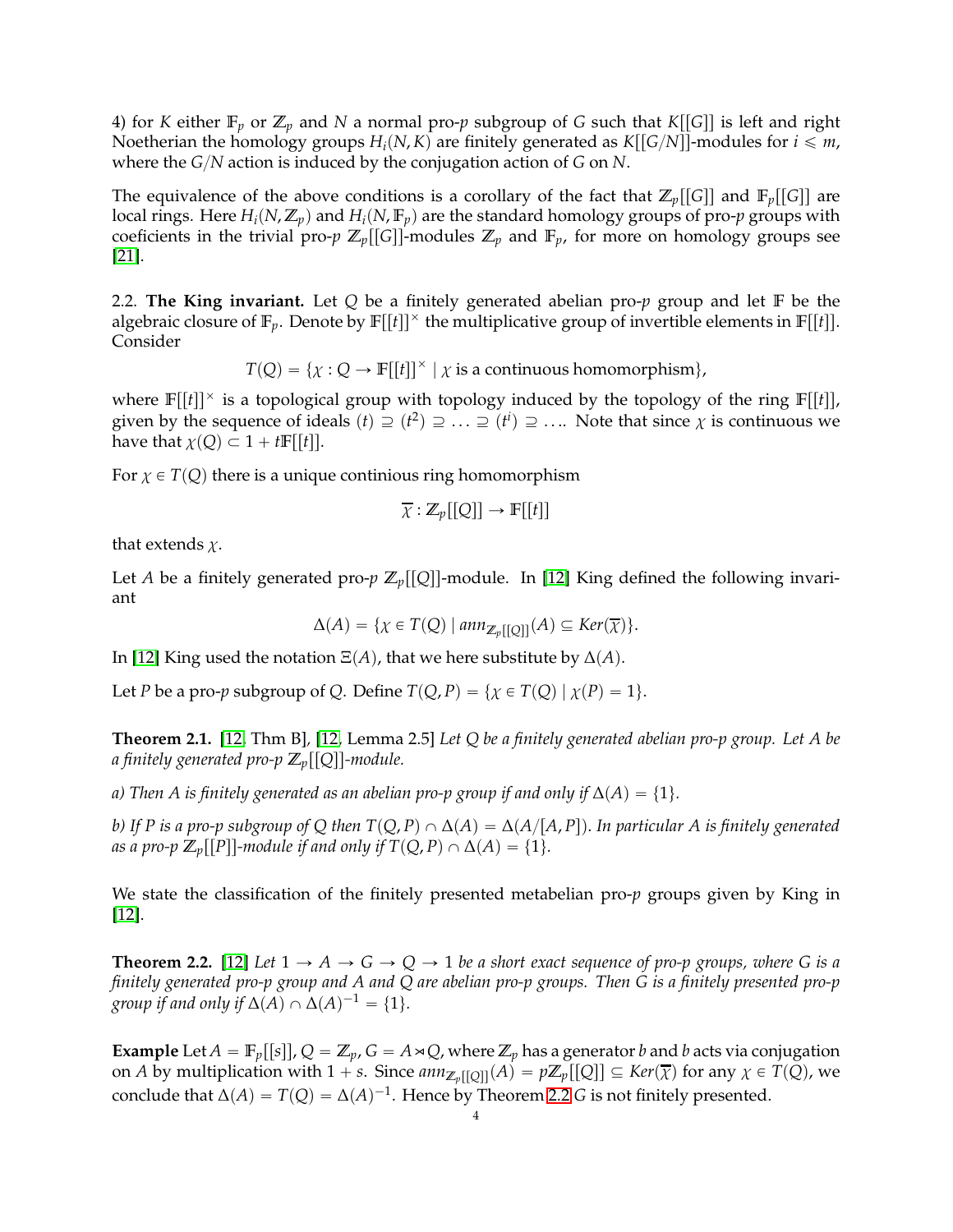# 3. Proofs

We start by citing a result on abstract groups. We recall first that an abstract group *G* is of type *FP<sup>m</sup>* if the trivial  $\mathbb{Z}$ *G*-module  $\mathbb{Z}$  has a projective resolution where all projectives in dimension  $\leq m$  are finitely generated. An abstract group *G* is of (homotopical) type *F<sup>n</sup>* if there is a classifying space *K*(*G*, 1) with finite *n*-skeleton. If  $n \ge 2$  then *G* is of type  $F_n$  if and only if it is of type  $FP_n$  and is finitely presented ( as an abstract group). The homotopical part of Proposition [3.1](#page-4-0) was proved by Kuckuck in [\[17\]](#page-13-18) and the homological part of Proposition [3.1](#page-4-0) was proved by the author and Lima in [\[13\]](#page-13-19). The former has a geometric proof and the latter an algebraic one.

<span id="page-4-0"></span>**Proposition 3.1.** [\[17\]](#page-13-18), [\[13\]](#page-13-19) *Let*  $n \ge 1$  *be a natural number, A*  $\hookrightarrow$  *B*  $\rightarrow$  *C a short exact sequence of groups with A of type F<sub>n</sub> (resp. of type FP<sub>n</sub>) and C of type F<sub>n+1</sub> (resp. of type FP<sub>n+1</sub>). Assume there is another short exact sequence of groups*  $A \hookrightarrow B_0 \twoheadrightarrow C_0$  *with*  $B_0$  *of type*  $F_{n+1}$  *(resp. of type*  $FP_{n+1}$ *) and that there is a group homomorphism*  $\theta$  :  $B_0 \rightarrow B$  such that  $\theta|_A = id_A$ , *i.e.* there is a commutative diagram of homomorphisms of *groups*



*Then B is of type*  $F_{n+1}$  *(resp. of type*  $FP_{n+1}$ *).* 

We prove a pro-*p* version of the above proposition. Recall that the property *FP<sup>m</sup>* for pro-*p* groups was discussed in Section [2.1.](#page-2-1)

<span id="page-4-1"></span>**Lemma 3.2.** *Let n*  $\geq$  1 *be a natural number, A*  $\hookrightarrow$  *B*  $\rightarrow$  *C a short exact sequence of pro-p groups with A of type FP*<sup>*n*</sup> and C of type FP<sup>*n*+1</sub>*. Assume there is another short exact sequence of pro-p groups A*  $\rightarrow$  B<sub>0</sub>  $\rightarrow$  C<sub>0</sub></sup> *with*  $B_0$  *of type*  $FP_{n+1}$  *and that there is a homomorphism of pro-p groups*  $\theta : B_0 \to B$  *such that*  $\theta|_A = id_A$ *, i.e. there is a commutative diagram of homomorphisms of pro-p groups*



*Then B is of type*  $FP_{n+1}$ *.* 

*Proof.* Consider the LHS-spectral sequence

$$
E_{i,j}^2 = H_i(C_0, H_j(A, \mathbb{F}_p))
$$

that converges to  $H_{i+j}(B_0, \mathbb{F}_p)$ . Similarly there is the LHS spectral sequence

$$
\widehat{E}_{i,j}^2 = H_i(C, H_j(A, \mathbb{F}_p))
$$

that converges to  $H_{i+j}(B, \mathbb{F}_p)$ .

Since *A* is of type *FP<sub>n</sub>* we have that  $H_i(A, \mathbb{F}_p)$  is finite for all  $j \leq n$ . Then there is a pro-*p* subgroup *C*<sub>1</sub> of finite index in *C* such that *C*<sub>1</sub> acts trivially on  $H_i(A, \mathbb{F}_p)$  for every  $j \leq n$ . Since *C* is of type *FP*<sub>*n*+1</sub> we have that *C*<sub>1</sub> is of type *FP*<sub>*n*+1</sub>. Then

$$
H_i(C_1, H_j(A, \mathbb{F}_p)) \simeq \bigoplus H_i(C_1, \mathbb{F}_p)
$$
 is finite for  $j \leq n, i \leq n+1$ ,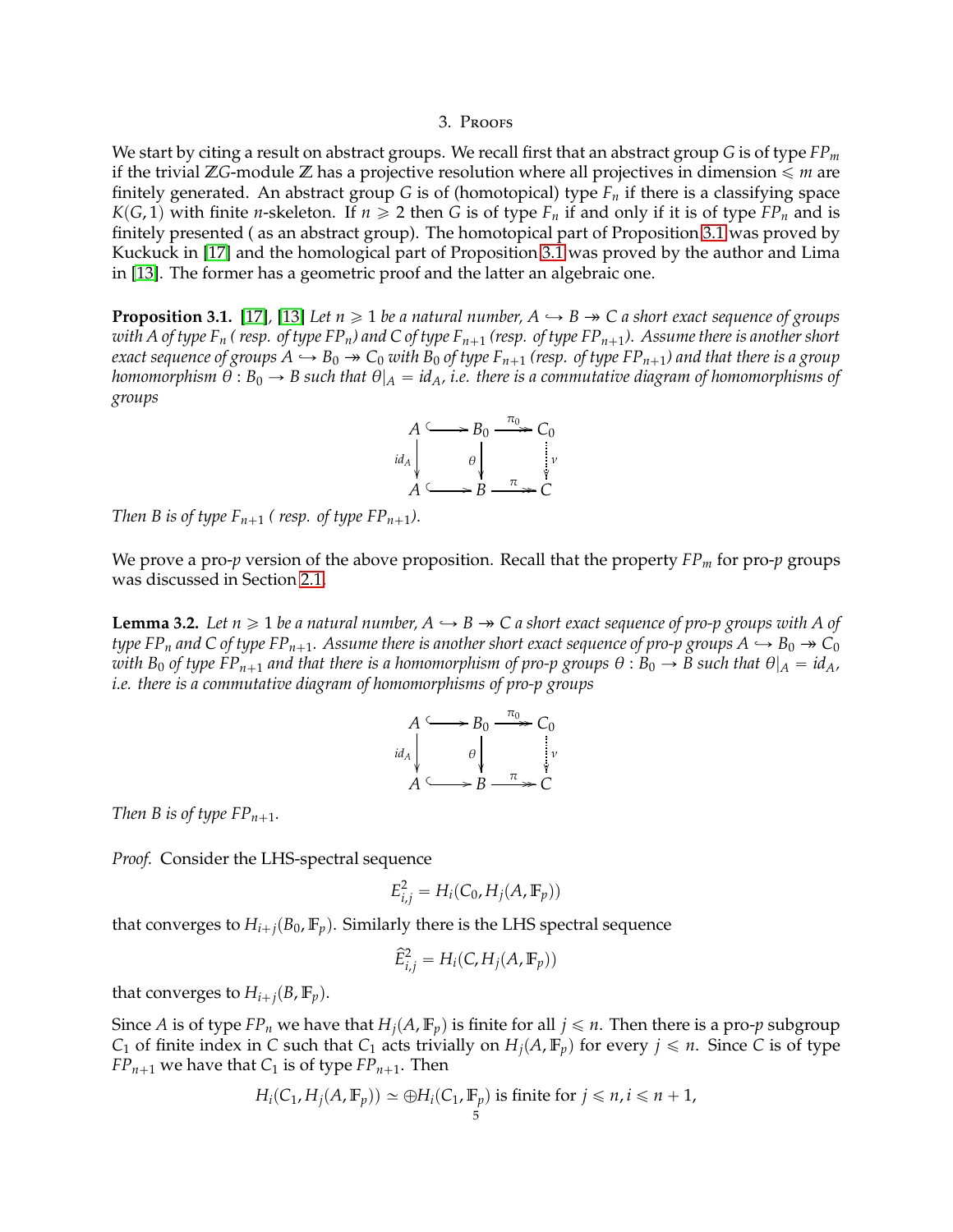where we have  $dim_{\mathbb{F}_p} H_i(A, \mathbb{F}_p)$  direct summands. Since  $C_1$  has finite index in *C* we deduce that

$$
\widehat{E}_{i,j}^2 = H_i(C, H_j(A, \mathbb{F}_p))
$$
 is finite for  $j \le n, i \le n + 1$ ,

hence by the convergence of the second spectral sequence we obtain that

 $H_k(B, \mathbb{F}_p)$  is finite for  $k \leq n$ .

Note that we have shown that if  $i + j = n + 1$ ,  $i \neq 0$  then  $\widehat{E}_{i,j}^2$  is finite, hence  $\widehat{E}_{i,j}^{\infty}$  is finite. By the convergence of the spectral sequence there is a filtration of  $H_{n+1}(B, \mathbb{F}_p)$ 

$$
0 = F_{-1}(H_{n+1}(B, \mathbb{F}_p)) \subseteq \dots \subseteq F_i(H_{n+1}(B, \mathbb{F}_p)) \subseteq F_{i+1}(H_{n+1}(B, \mathbb{F}_p))
$$
  

$$
\subseteq \dots \subseteq F_{n+1}(H_{n+1}(B, \mathbb{F}_p)) = H_{n+1}(B, \mathbb{F}_p)
$$

where  $F_i(H_{n+1}(B, \mathbb{F}_p))/F_{i-1}(H_{n+1}(B, \mathbb{F}_p)) \simeq \widehat{E}^{\infty}_{i,n+1-i}$ . Thus

 $H_{n+1}(B, \mathbb{F}_p)$  is finite if and only if  $\widehat{E}^{\infty}_{0,n+1}$  is finite.

Note that since any differential that comes out from  $\hat E^r_{0,n+1}$  is zero we have that  $\hat E^\infty_{0,n+1}$  is a quotient of  $\widehat{E}_{0,n+1}^2 = H_0(C, H_{n+1}(A, \mathbb{F}_p))$ , thus there is a map

$$
\mu: H_0(C, H_{n+1}(A, \mathbb{F}_p)) \to H_{n+1}(B, \mathbb{F}_p)
$$

with image that equals  $\widetilde{E}_{0,n+1}^{\infty}$ . Thus *B* is of type  $FP_{n+1}$  if and only if  $Im(\mu)$  is finite.

Similarly there is a map

 $\mu_0: H_0(C_0, H_{n+1}(A, \mathbb{F}_p)) \rightarrow H_{n+1}(B_0, \mathbb{F}_p)$ 

with image that equals  $E_{0}^{\infty}$  $\int_{0,n+1}^{\infty}$  and such that  $B_0$  is of type  $FP_{n+1}$  if and only if  $Im(\mu_0)$  is finite. Since *B*<sup>0</sup> is of type *FP*<sub>*n*+1</sub> we conclude that *Im*( $\mu$ <sup>0</sup>) is finite.

The naturallity of the LHS spectral sequence implies that we have the commutative diagram

$$
H_0(C_0, H_{n+1}(A, \mathbb{F}_p)) \xrightarrow{\rho} H_0(C, H_{n+1}(A, \mathbb{F}_p))
$$
  
\n
$$
\downarrow^{\mu_0} \qquad \qquad \downarrow^{\mu}
$$
  
\n
$$
H_{n+1}(B_0, \mathbb{F}_p) \xrightarrow{\rho_0} H_{n+1}(B, \mathbb{F}_p)
$$

where the maps  $\rho$  and  $\rho_0$  are induced by  $\nu$ . Recall that the action of  $B_0$  on A via conjugation induces an action of  $B_0$  on  $H_{n+1}(A, \mathbb{F}_p)$  where A acts trivially and this induces the action of  $C_0$  on  $H_{n+1}(A, \mathbb{F}_p)$ that is used to define  $H_0(C_0, H_{n+1}(A, \mathbb{F}_p))$ . Similarly the action of *B* on *A* via conjugation induces an action of *B* on  $H_{n+1}(A, \mathbb{F}_p)$  where *A* acts trivially and this induces the action of *C* on  $H_{n+1}(A, \mathbb{F}_p)$ that is used to define  $H_0(C, H_{n+1}(A, \mathbb{F}_p))$ . Recall that the map

$$
\rho: H_0(C_0, H_{n+1}(A, \mathbb{F}_p)) \to H_0(C, H_{n+1}(A, \mathbb{F}_p))
$$

from the commutative diagram is induced by  $\nu$ . If  $\nu$  is surjective then  $\rho$  is an isomorphism; if  $\nu$ is injective then  $\rho$  is surjective. Since every homomorphsim  $\nu$  is composition of one epimorphsim followed by one monomorphism we conclude that  $\rho$  is always surjective. Then

$$
Im(\mu) = Im(\mu \circ \rho) = Im(\rho_0 \circ \mu_0)
$$
 is a quotient of  $Im(\mu_0)$ 

Since  $Im(\mu_0)$  is finite we conclude that  $Im(\mu)$  is finite. Hence *B* is of type  $FP_{n+1}$  as required.  $\square$ 

Recall that a pro-*p* HNN extension is called proper if the canonical map from the base group to the pro-*p* HNN extension is injective.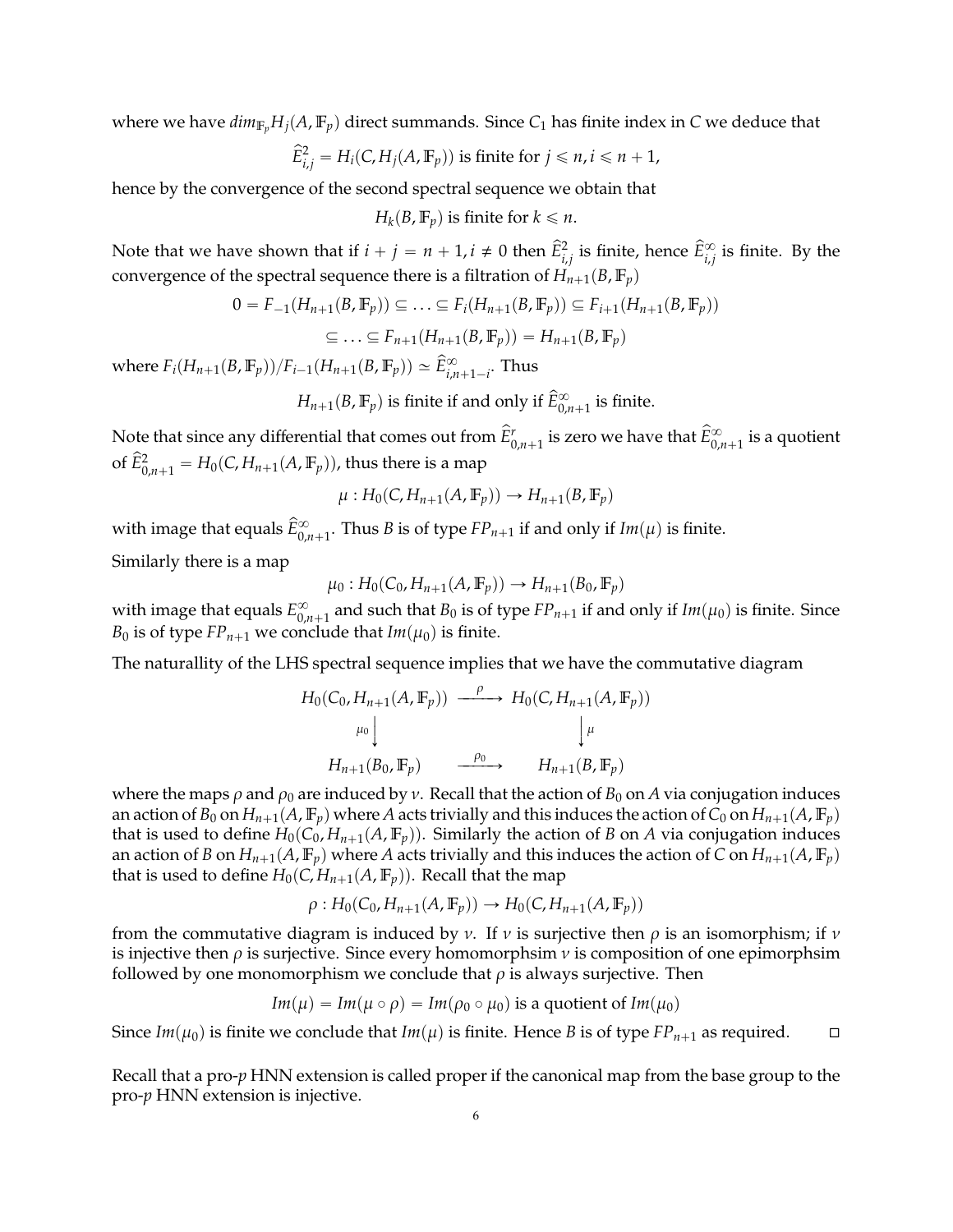<span id="page-6-1"></span>**Lemma 3.3.** Let  $G = \langle A, t | K^t = K \rangle$  be a proper pro-p HNN extension. Suppose that A, K are pro-p *groups of type FP<sub>m</sub> and M is a normal pro-p subgroup of G such that G/M*  $\simeq \mathbb{Z}_p$ *, K*  $\nsubseteq$  *M and M*  $\cap$  *A is of type FPm. Then the following holds:*

*a) M is of type FP<sub><i>m*</sub> *if and only if*  $M \cap K$  *is of type FP*<sub>*m*-1</sub>*;* 

*b)* if M is of type  $FP_{m+1}$  then  $M \cap K$  is of type  $FP_m$ .

*Proof.* The proper pro-*p* HNN extension gives rize to the exact sequence of  $\mathbb{F}_p[[G]]$ -modules

<span id="page-6-0"></span>(1) 
$$
0 \to \mathbb{F}_p[[G]] \otimes_{\mathbb{F}_p[[K]]} \mathbb{F}_p \to \mathbb{F}_p[[G]] \otimes_{\mathbb{F}_p[[A]]} \mathbb{F}_p \to \mathbb{F}_p \to 0
$$

Note that since  $K \nsubseteq M$  we have that  $M\backslash G/K = G/MK$  is a proper pro-*p* quotient of  $G/M \simeq \mathbb{Z}_p$ , hence is finite. Similarly  $M\backslash G/A = G/MA$  is finite. Note that there is an isomorphism of (left)  $\mathbb{F}_p[[M]]$ -modules

 $\mathbb{F}_p[[G]]\otimes_{\mathbb{F}_p[[K]]}\mathbb{F}_p\simeq (\oplus_{t\in M\setminus G/K}\mathbb{F}_p[[M]]t\mathbb{F}_p[[K]])\otimes_{\mathbb{F}_p[[K]]}\mathbb{F}_p\simeq \oplus_{t\in M\setminus G/K}\mathbb{F}_p[[M]]\otimes_{\mathbb{F}_p[[M\cap tKt^{-1}]]}\mathbb{F}_p$ Similarly there is an isomorphism of (left)  $\mathbb{F}_p[[M]]$ -modules

$$
\mathbb{F}_p[[G]] \otimes_{\mathbb{F}_p[[A]]} \mathbb{F}_p \simeq (\oplus_{t \in M \setminus G/A} \mathbb{F}_p[[M]] t \mathbb{F}_p[[A]]) \otimes_{\mathbb{F}_p[[A]]} \mathbb{F}_p \simeq \oplus_{t \in M \setminus G/A} \mathbb{F}_p[[M]] \otimes_{\mathbb{F}_p[[M \cap tAt^{-1}]]} \mathbb{F}_p
$$

The short exact sequence [\(1\)](#page-6-0) gives rise to a long exact sequence in pro-*p* homology

$$
\ldots \to H_{m+1}(M, \mathbb{F}_p) \to H_m(M, \mathbb{F}_p[[G]] \otimes_{\mathbb{F}_p[[K]]} \mathbb{F}_p) \to H_m(M, \mathbb{F}_p[[G]] \otimes_{\mathbb{F}_p[[A]]} \mathbb{F}_p) \to H_m(M, \mathbb{F}_p)
$$

$$
\to H_{m-1}(M, \mathbb{F}_p[[G]] \otimes_{\mathbb{F}_p[[K]]} \mathbb{F}_p) \to \ldots \to H_1(M, \mathbb{F}_p[[G]] \otimes_{\mathbb{F}_p[[A]]} \mathbb{F}_p) \to H_1(M, \mathbb{F}_p) \to
$$

$$
H_0(M, \mathbb{F}_p[[G]] \otimes_{\mathbb{F}_p[[K]]} \mathbb{F}_p) \to H_0(M, \mathbb{F}_p[[G]] \otimes_{\mathbb{F}_p[[A]]} \mathbb{F}_p) \to H_0(M, \mathbb{F}_p) \to 0.
$$

Note that

$$
H_i(M, \mathbb{F}_p[[G]] \otimes_{\mathbb{F}_p[[K]]} \mathbb{F}_p) \simeq H_i(M, \oplus_{t \in M \setminus G/K} \mathbb{F}_p[[M]] \otimes_{\mathbb{F}_p[[M \cap tKt^{-1}]]} \mathbb{F}_p) \simeq
$$
  

$$
\oplus_{t \in M \setminus G/K} H_i(M, \mathbb{F}_p[[M]] \otimes_{\mathbb{F}_p[[M \cap tKt^{-1}]]} \mathbb{F}_p) \simeq \oplus_{t \in M \setminus G/K} H_i(M \cap tKt^{-1}, \mathbb{F}_p) =
$$
  

$$
\oplus_{t \in M \setminus G/K} H_i(t(M \cap K)t^{-1}, \mathbb{F}_p) \simeq \oplus_{t \in M \setminus G/K} H_i(M \cap K, \mathbb{F}_p).
$$

Similarly

$$
H_i(M,\mathbb{F}_p[[G]] \otimes_{\mathbb{F}_p[[A]]} \mathbb{F}_p) \simeq \bigoplus_{t \in M \setminus G/A} H_i(M \cap A, \mathbb{F}_p).
$$

Then the long exact sequence could be rewritten as

$$
\ldots \to H_{m+1}(M, \mathbb{F}_p) \to \oplus_{t \in M \backslash G/K} H_m(M \cap K, \mathbb{F}_p) \to \oplus_{t \in M \backslash G/A} H_m(M \cap A, \mathbb{F}_p) \to H_m(M, \mathbb{F}_p)
$$
  
\n
$$
\to \oplus_{t \in M \backslash G/K} H_{m-1}(M \cap K, \mathbb{F}_p) \to \ldots \to \oplus_{t \in M \backslash G/A} H_1(M \cap A, \mathbb{F}_p) \to H_1(M, \mathbb{F}_p) \to
$$
  
\n
$$
\oplus_{t \in M \backslash G/K} H_0(M \cap K, \mathbb{F}_p) \to \oplus_{t \in M \backslash G/A} H_0(M \cap A, \mathbb{F}_p) \to H_0(M, \mathbb{F}_p) \to 0.
$$

Since  $M \cap A$  is of type  $FP_m$  we have that  $H_i(M \cap A, \mathbb{F}_p)$  is finite for  $i \leq m$ . Combining with  $M \setminus G/A$ is finite, we conclude that  $\bigoplus_{t \in M \setminus G / A} H_i(M \cap A, \mathbb{F}_p)$  is finite for  $i \leq m$ .

a) Note that *M* is of type  $FP_m$  if and only if  $H_i(M, \mathbb{F}_p)$  is finite for  $i \leq m$ . By the above long exact sequence together with the fact that  $M\ G/K$  is finite,  $H_i(M, \mathbb{F}_p)$  is finite for  $i \leq m$  if and only if  $\bigoplus_{t \in M \setminus G/K} H_i(M \cap K, \mathbb{F}_p)$  is finite for  $i \leq m-1$  i.e.  $M \cap K$  is of type  $FP_{m-1}$ .

b) If *M* is of type  $FP_{m+1}$  then  $H_{m+1}(M, \mathbb{F}_p)$  is finite and since  $H_m(M \cap A, \mathbb{Z}_p)$  is finite by the long exact sequence  $H_m(M \cap K, \mathbb{F}_p)$  is finite. We already know by a) that  $M \cap K$  is of type  $FP_{m-1}$ , hence  $M \cap K$  is of type  $FP_m$ .

For a pro-*p* group *G* with a subset *S* denote by  $\langle S \rangle$  the pro-*p* subgroup of *G* generated by *S*.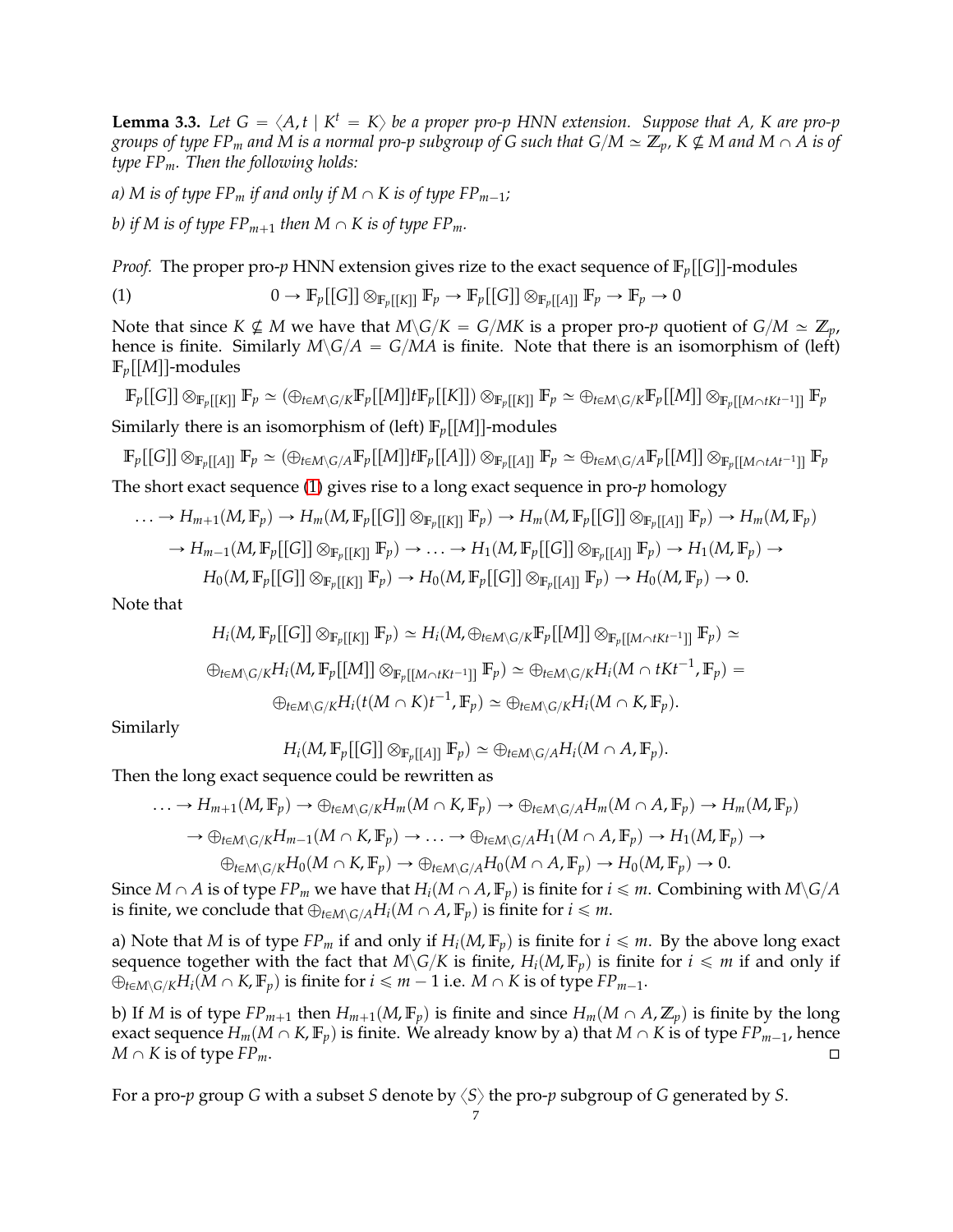<span id="page-7-0"></span>**Proposition 3.4.** Let  $Q \simeq \mathbb{Z}_p^2 = \langle x,y \rangle$  and A be a finitely generated pro-p  $\mathbb{Z}_p[[Q]]$ -module. Suppose that *for*  $H = \langle x\rangle$  *we have that A is finitely generated as a pro-p*  $\mathbb{Z}_p[[H]]$ *-module. Let*  $H_j = \langle xy^{-p^j}\rangle$ *. Then there is*  $j_0 > 0$  *such that for every*  $j \ge j_0$  *we have that A is finitely generated as*  $\mathbb{Z}_p[[H_i]]$ -module.

*Proof.* By Theorem [2.1](#page-3-1) if *P* is a pro-*p* subgroup of *Q* then *A* is finitely generated as  $\mathbb{Z}_p[[P]]$ -module if and only if *T*(*Q*, *P*)  $\cap$   $\Delta$ (*A*) = {1}. Let

$$
J = ann_{\mathbb{Z}_p[[Q]]}(A).
$$

Since *A* is finitely generated as a pro-*p*  $\mathbb{Z}_p[[H]]$ -module for every  $\chi \in T(Q,H)\setminus\{1\}$  we have that  $J \nsubseteq \text{Ker}(\overline{\chi})$ .

Let  $\mu_j \in T(Q, H_j) \setminus \{1\}$ . We aim to show that for sufficiently big *j* we have that  $\mu_j \notin \Delta(A)$ . Then by Theorem [2.1,](#page-3-1) *A* is finitely generated as  $\mathbb{Z}_p[[H_i]]$ -module.

Let

$$
\overline{\mu}_j : \mathbb{Z}_p[[Q]] \to \mathbb{F}[[t]]
$$

be the continious ring homomorphism induced by  $\mu_j$ . Since  $\overline{\mu}_j(H_j)=1$  we have

$$
\mu_j(x) = \mu_j(y^{p^j}).
$$

Let  $\chi \in T(Q, H) \setminus \{1\}$  be such that

$$
\chi(y)=\mu_j(y)
$$

and

$$
\overline{\chi}: \mathbb{Z}_p[[Q]] \to \mathbb{F}[[t]]
$$

be the continious ring homomorphism induced by  $\chi$ . Recall that  $\chi \in T(Q, H)$  implies that  $\chi(x) = 1$ . Then there is  $\lambda \in J$  such that  $\overline{\chi}(\lambda) \neq 0$ . Note that  $\lambda \in \mathbb{Z}_p[[Q]] = \mathbb{Z}_p[[t_1, t_2]]$ , where  $x = 1 + t_1$ ,  $y =$  $1 + t_2$  and since  $\chi(y) = \mu_i(y)$  we have

$$
0 \neq \overline{\chi}(\lambda) = \overline{\chi}(\lambda|_{t_1=0}) = \overline{\mu}_j(\lambda|_{t_1=0}).
$$

Note that

$$
\overline{\mu}_j(t_2) = \overline{\mu}_j(1+t_2) - \overline{\mu}_j(1) \in 1 + t\mathbb{F}[[t]] - 1 = t\mathbb{F}[[t]]
$$

hence  $\overline{\mu}_j(t_2)^{p^j} \in t^{p^j}\mathbb{F}[[t]].$  This together with the condition  $\mu_j(x) = \mu_j(y^{p^j})$  implies

$$
\overline{\mu}_j(\lambda) = \overline{\mu}_j(\lambda|_{t_1 = t_2^{p^j}}) \in \overline{\mu}_j(\lambda|_{t_1 = 0}) + t^{p^j} \mathbb{F}[[t]].
$$

Suppose that

$$
0 \neq \overline{\mu}_j(\lambda|_{t_1=0}) \in ft^m + t^{m+1} \mathbb{F}[[t]]
$$

where  $f \in \mathbb{F}\backslash\{0\}$ ,  $m \geqslant 0$ . Then choose  $j_0 > 0$  such that  $p^{j_0} > m$  and this implies that for  $j \geqslant j_0$  we have  $\overline{\mu}_j(\lambda) \neq 0$ . Hence  $\mu_j \notin \Delta(A)$ 

<span id="page-7-1"></span>**Proposition 3.5.** Let G be a pro-p group with a normal pro-p subgroup G $_0$  such that G/G $_0 \simeq \mathbb{Z}_p^2$ . Let S be *a* normal pro-p subgroup of G such that  $G/S \simeq \mathbb{Z}_p$ ,  $G_0 \subseteq S$  and S is of type FP<sub>*m*</sub> for some  $m \geq 1$ . Then *there is a normal pro-p subgroup*  $S_0$  *of*  $G$  *such that*  $G/S_0 \simeq \mathbb{Z}_p$ *,*  $S \neq S_0$ *,*  $G_0 \subseteq S_0$  *and*  $S_0$  *is of type*  $FP_m$ *.*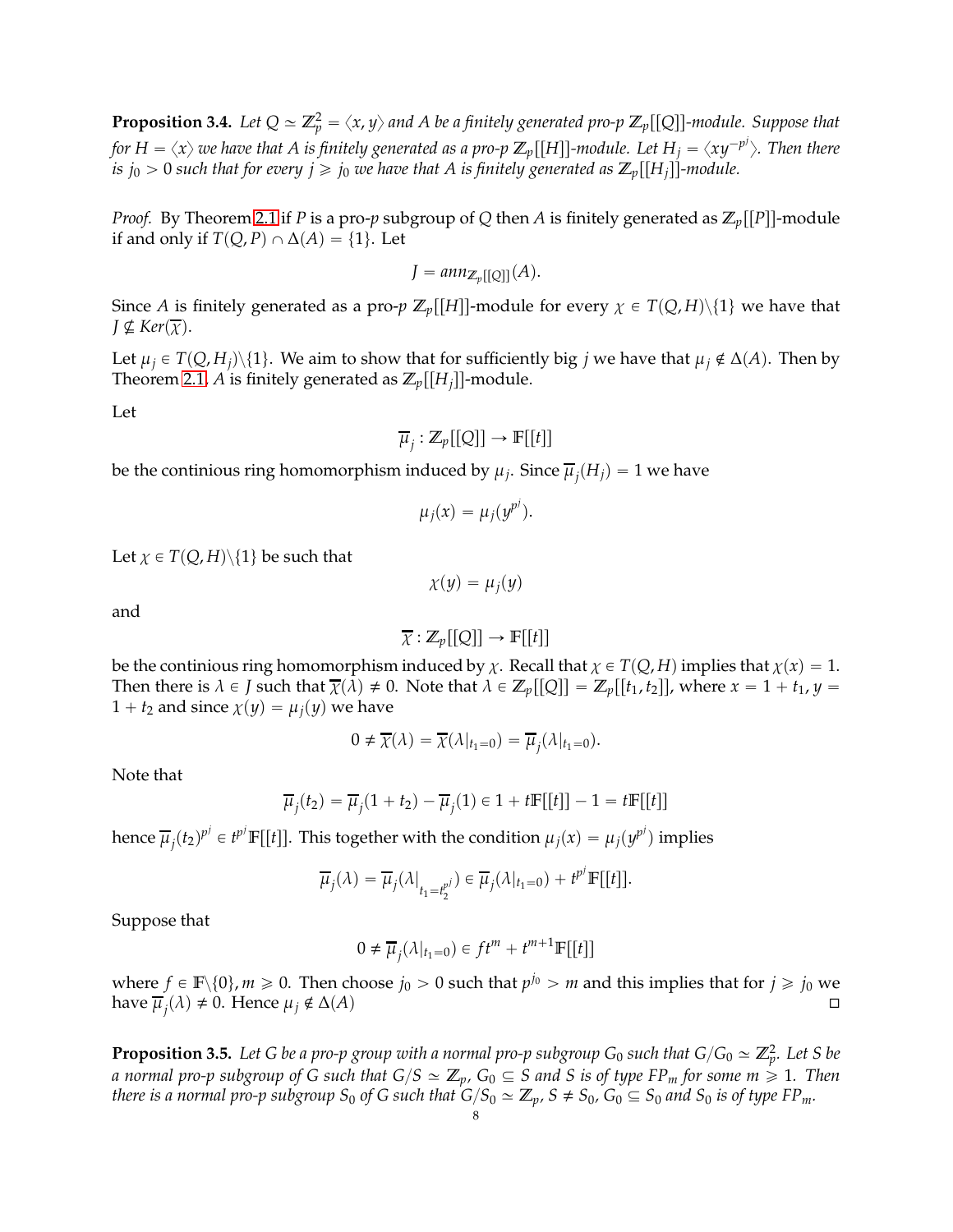*Proof.* Note that since *S* is a pro-*p* group of type  $FP_m$  and  $G/S \simeq \mathbb{Z}_p$  is a pro-*p* group of type  $FP_\infty$ , hence of type *FPm*, we can conclude that *G* is a pro-*p* group of type *FPm*. Set

$$
Q = G/G_0 = \langle x, y \rangle
$$
, where  $H = S/G_0 = \langle x \rangle$ .

Since  $Q = G/G_0$  is a finitely generated abelian pro-*p* group and *G* is of type  $FP_m$  we conclude that  $A_i = H_i(G_0, \mathbb{Z}_p)$  is finitely generated as a pro-*p*  $\mathbb{Z}_p[[Q]]$ -module for  $i \leq m$ . Since *S* is a pro-*p* group of type  $FP_m$  we conclude that  $A_i$  is finitely generated as a pro- $p \mathbb{Z}_p[[H]]$ -module. Then by Propositionn [3.4](#page-7-0) for sufficently big *j* we have that  $A_i$  is finitely generated as a pro- $p \mathbb{Z}_p[[H_j]]$ module, where  $H_j = \langle xy^{-p^j}\rangle \leqslant Q$ , for every  $i\leqslant m.$  Then we define  $S_0$  as the preimage in  $G$  of one such  $H_i$ . . В процесс в продаже с продаже с продаже с продаже с продаже с продаже с продаже с продаже с продаже с продаж<br>Според стандарство с продаже с продаже с продаже с продаже с продаже с продаже с продаже с продаже с продаже с

### **Proofs of Theorem [1.1](#page-0-0)**

There is a commutative diagram where the lines are short exact sequences of pro-*p* groups



where  $F_n$  is the free pro-*p* group with a free basis  $s_1, \ldots, s_n$ . Define

$$
\Pi = \Pi_1 \coprod_K \Pi_2 \coprod_K \cdots \coprod_K \Pi_n,
$$

where  $\coprod_K$  is the amalgamated free product in the category of pro-*p* groups, and each  $\Pi_i = K \rtimes \langle s_i \rangle$ ,  $\langle s_i \rangle \simeq \mathbb{Z}_p$ . Note that since *K* is normal in  $\Pi$  and  $\Pi/K \simeq \Pi_1/K \coprod \Pi_2/K \coprod \ldots \coprod \Pi_n/K$  is a free pro-*p* product we conclude that  $\Pi_1 \coprod_K \Pi_2 \coprod_K \ldots \coprod_K \Pi_i$  embeds in  $\Pi$  for every  $1 \leq i \leq n$ .

Recall that  $Γ^{ab}$  is infinite, hence the image in  $Γ^{ab}$  of at least one  $π(s_i)$  has infinite order. Without loss of generality we can assume that the image of  $\pi(s_1)$  in  $\Gamma^{ab}$  has infinite order. In particular  $\Pi_1 \simeq \pi(\Pi_1)$  is an isomorphism. Note that  $[K, s_1] \subseteq G' \cap K \subseteq N$ , hence  $\Pi'_1 \subseteq N$ . We have  $N \subseteq K \subseteq \Pi_1$  where  $K/N \simeq \mathbb{Z}_p$ ,  $\Pi_1/K \simeq \mathbb{Z}_p$ , this together with the inclusion  $\Pi'_1 \subseteq N$  implies that  $\Pi_1/N \simeq \mathbb{Z}_p^2$ .

By assumption  $K$  is of type  $FP_{n_0}$ . By Proposition [3.5](#page-7-1) there is  $S_0$  a normal pro- $p$  subgroup of  $\Pi_1$  such that  $N \subseteq S_0$ ,  $S_0$  is of type  $FP_{n_0}$ ,  $S_0 \neq K$  and  $\Pi_1/S_0 \simeq \mathbb{Z}_p$ .

Recall that  $\Pi_1 \simeq \pi(\Pi_1)$ . Let

 $\mu: G \to \mathbb{Z}_p$ 

be a homomorphism of pro-*p* groups such that  $Ker(\mu \circ \pi) \cap \Pi_1 = S_0$  i.e.  $Ker(\mu) \cap \pi(\Pi_1) = \pi(S_0)$ . This is possible since  $\Pi_1/N \simeq \mathbb{Z}_p^2$  is abelian and  $G' \cap K \subseteq N \subseteq S_0$ . Note that  $K \nsubseteq S_0$ , hence  $\mu(K) \neq 0$ .

Consider the epimorphism of pro-*p* groups

$$
\chi = \mu \circ \pi : \Pi \to \mathbb{Z}_p.
$$

Note that  $\chi(K) \neq 0$ ,  $Ker(\chi) \cap \Pi_1 = S_0$  is of type  $FP_{n_0}$  and  $Ker(\chi) \cap K = S_0 \cap K = N$  is of type  $FP_{n_0-1}$ . Then we view  $\Pi_1 \coprod_K \Pi_2$  as a proper HNN extension

$$
\langle \Pi_1, s_2 \mid K^{s_2} = K \rangle
$$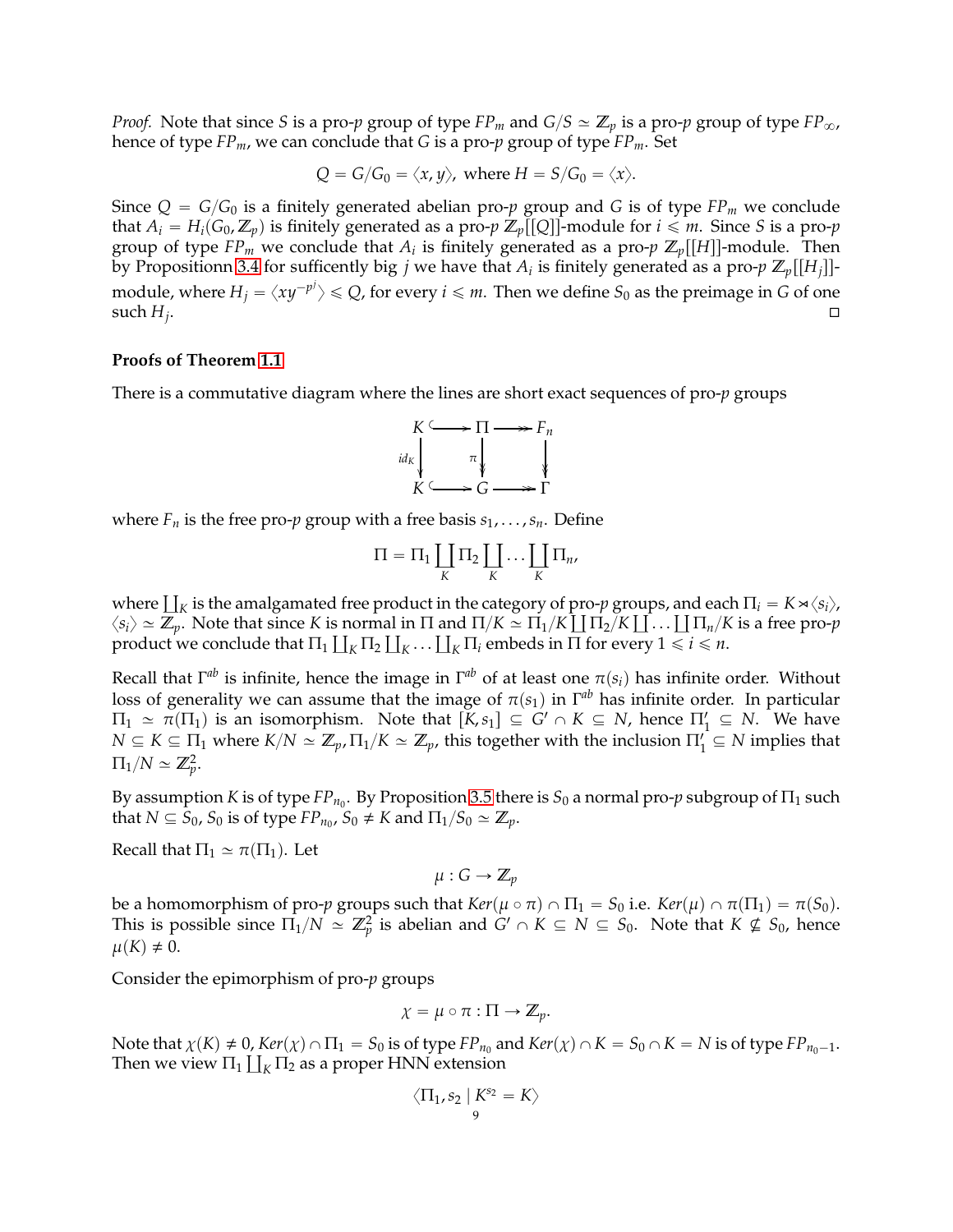with a pro-*p* base group  $\Pi_1$ , associated pro-*p* subgroup *K* and stable letter *s*<sub>2</sub>. Then by Lemma [3.3](#page-6-1) a)

$$
Ker(\chi) \cap (\Pi_1 \coprod_K \Pi_2) \text{ is of type } FP_{n_0}.
$$

We view  $\Pi_1\coprod_K\Pi_2\coprod_K\Pi_3$  as a proper HNN extension with a base pro- $p$  group  $\Pi_1\coprod_K\Pi_2$ , associated pro-*p* subgroup *K* and stable letter *s*<sup>3</sup> then by Lemma [3.3](#page-6-1) a)

$$
Ker(\chi) \cap (\Pi_1 \coprod_K \Pi_2 \coprod_K \Pi_3)
$$
 is of type  $FP_{n_0}$ .

Then repeating this argument several times we deduce that  $\text{Ker}(\chi)$  is of type  $\text{FP}_{n_0}$ .

By construction *Ker*( $\mu$ ) is a quotient of *Ker*( $\chi$ ). If  $n_0 = 1$  then *Ker*( $\chi$ ) is finitely generated (as a pro-*p* group), then any pro-*p* quotient of  $Ker(\chi)$  is finitely generated (as a pro-*p* group). In particular  $Ker(\mu)$  is finitely generated (as a pro-*p* group).

Now for the general case i.e.  $n_0 \ge 2$  we will apply Lemma [3.2.](#page-4-1) Write  $Ker(\chi)$  for the image of *Ker*(*χ*) in *F<sub>n</sub>* and *Ker*( $\mu$ ) for the image of *Ker*( $\mu$ ) in Γ. By construction *Ker*( $\chi$ )  $\cap$  *K* = *N* = *Ker*( $\mu$ )  $\cap$  *K*. By assumption *N* is of type  $FP_{n_0-1}$  and we have already shown that  $Ker(\chi)$  is of type  $FP_{n_0}$ . By construction  $\mu(K) \neq 0$ , hence *K.Ker*( $\mu$ )  $\neq$  *Ker*( $\mu$ ) and since *G*/*Ker*( $\mu$ )  $\approx$  **Z**<sub>*p*</sub> we deduce that *K.Ker*( $\mu$ ) has finite index in *G* and so *Ker*(*μ*) has finite index in Γ. Since in the short exact sequence of pro-*p* groups

$$
1 \to K \to G \to \Gamma \to 1
$$

we have that *G* and *K* are pro- $p$  groups of type  $FP_{n_0}$  (it suffices that *K* is of type  $FP_{n_0-1}$ ) we deduce that  $\Gamma$  is of type  $FP_{n_0}$ . Then  $Ker(\mu)$  is a pro- $p$  group of type  $FP_{n_0}$ . Then we can apply Lemma [3.2](#page-4-1) for the commutative diagram

$$
N = Ker(\chi) \cap K \longrightarrow Ker(\chi) \longrightarrow Ker(\chi)
$$
  
\n
$$
id_N \downarrow \qquad \qquad \pi|_{\text{Ker}(\chi)} \downarrow \qquad \qquad \downarrow
$$
  
\n
$$
N = Ker(\mu) \cap K \longrightarrow Ker(\mu) \longrightarrow Ker(\mu)
$$

to deduce that  $Ker(\mu)$  is a pro- $p$  group of type  $FP_{n_0}$ . Finally we set  $M=Ker(\mu)$ .

# **Proof of Corollary [1.2](#page-1-0)**

We define *M* as in the proof of Theorem [1.1](#page-0-0) for  $\Gamma = F_n$  and  $\pi$  the identity map,  $\mu = \chi$ . Thus  $M = Ker(\chi) = Ker(\mu)$  is a normal subgroup of *G*,  $G/M \simeq \mathbb{Z}_p$  and  $M$  is of type  $FP_{n_0}$ . We view

$$
G = \Pi = \Pi_1 \coprod_K \Pi_2 \coprod_K \cdots \coprod_K \Pi_n
$$

as a proper HNN extension with a base pro- $p$  subgroup  $A = \Pi_1 \coprod_K \Pi_2 \coprod_K \ldots \coprod_K \Pi_{n-1}$ , associated pro-*p* subgroup *K* and stable letter *s*<sub>*n*</sub>. By the proof of Theorem [1.1](#page-0-0) *A*  $\cap$  *M* = *A*  $\cap$  *Ker*(*x*) is of type *FP*<sub>*n*0</sub>. Suppose that *M* is of type *FP*<sub>*n*0+1</sub>. By Lemma [3.3](#page-6-1) b)  $N = M \cap K$  is of type *FP*<sub>*n*0</sub>, a contradiction. Hence *M* is not of type  $FP_{n_0+1}$ . This completes the proof of the corollary.

# **Proof of Theorem [1.3](#page-1-2)**

We claim that there is a finitely generated non-procyclic pro-*p* subgroup  $\Gamma_0$  of  $\Gamma$  such that  $\Gamma_0$  acts trivially on the abilianization  $K^{ab} = K/K'$  via conjugation. Let  $T = tor(K/K')$  be the torsion part of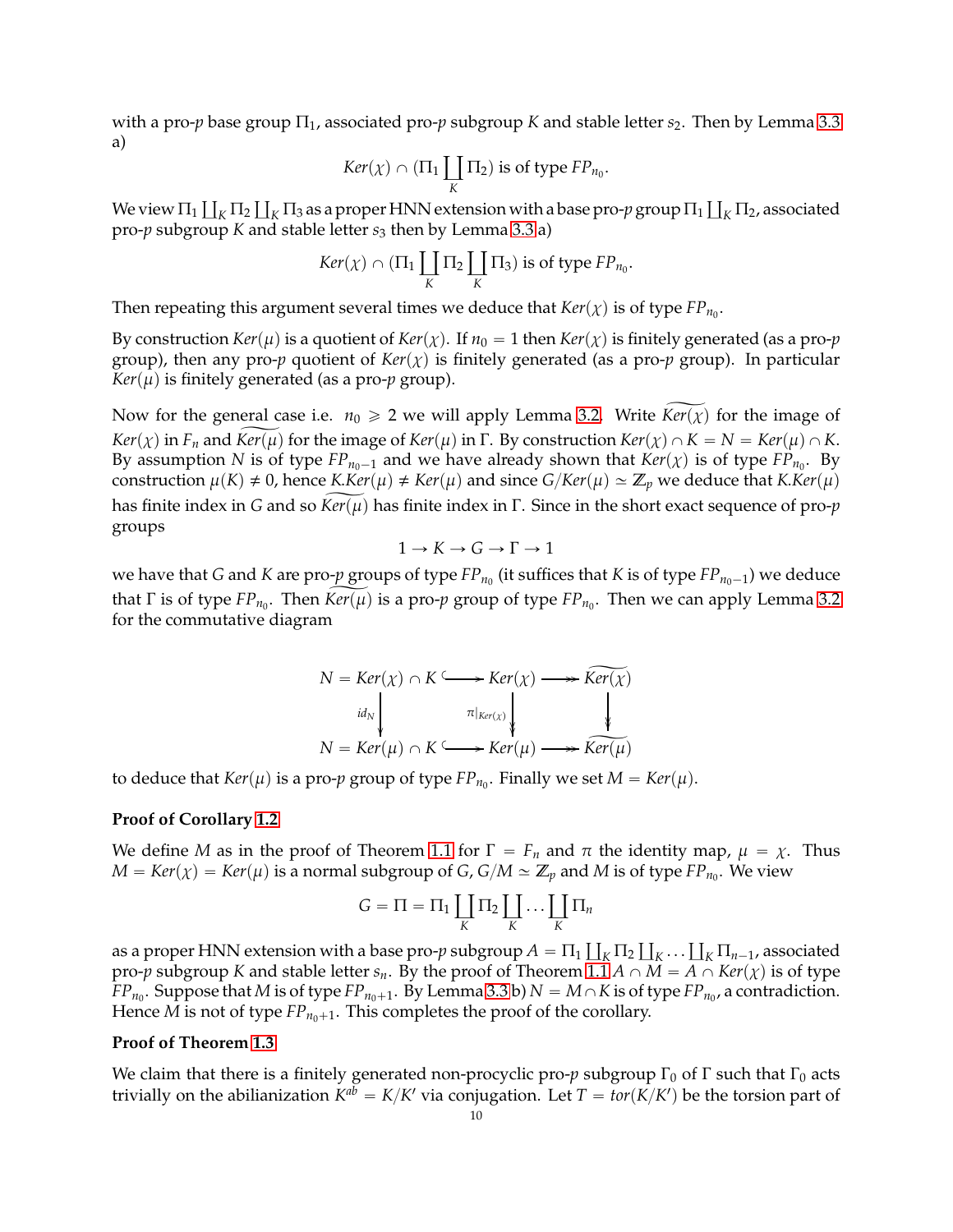*K*<sup>ab</sup>. Then *V* = *K*<sup>ab</sup>/*T* ≈ **Z**<sup>*d*</sup><sub>*p*</sub>, where *d* ≥ 1. Note that the conjugation action of Γ on *V* ≈ **Z**<sup>*d*</sup> p induces a homomorphism

$$
\rho: \Gamma \to GL_d(\mathbb{Z}_p).
$$

Note that  $Im(\rho)$  is a pro-*p* subgroup of  $GL_d(\mathbb{Z}_p)$ , hence is *p*-adic analytic and there is an upper bound on the number of generators of any finitely generated pro- $p$  subgroup of  $Im(\rho)$  [\[7\]](#page-13-11). Hence  $\rho$  is not injective. Alternatively we can use the main result of [\[1\]](#page-13-12) to deduce that  $\rho$  is not injective. Thus  $Ker(\rho)$  is a non-trivial normal pro-*p* subgroup of Γ and we can choose Γ<sub>0</sub> any non-procyclic finitely generated pro- $p$  subgroup of  $Ker(\rho)$ .

Set  $G_0 = K \times \Gamma_0$ . Then by Corollary [1.2](#page-1-0) there is a normal pro-*p* subgroup *M* of  $G_0$  such that  $G_0/M \simeq \mathbb{Z}_p$  and *M* is not of type *FP*<sub>2</sub> i.e. is not finitely presented as a pro-*p* group. Thus  $G_0$  is incoherent (in the category of pro-*p* groups). This completes the proof.

We recall the definition of the class of pro- $p$  groups  $\mathcal{L}$ . It uses the extension of centraliser construction. We define inductively the class  $G_n$  of pro-*p* groups by setting  $G_0$  as the class of all finitely generated free pro-*p* groups and a group  $G_n \in G_n$  if there is a decomposition  $G_n = G_{n-1} \coprod_{C} A$ , where  $G_{n-1} \in G_{n-1}$ , *C* is self-centralised procyclic subgroup of  $G_{n-1}$  and *A* is a finitely generated free abelian pro- $p$  group such that  $C$  is a direct summand of  $A$ . The class  $\mathcal L$  is defined as the class of all finitely generated pro-*p* subgroups *G* of  $G_n$  where  $G_n \in G_n$  for  $n \ge 0$ . The minimal *n* such that  $G \le G_n \in \mathcal{G}_n$  is called the weight of *G*.

<span id="page-10-0"></span>**Proposition 3.6.** Let  $K \in \mathcal{L}$  be a non-trivial pro-p group. Then  $K^{ab} = K/K'$  is infinite.

*Proof.* Let  $K \in \mathcal{L}$  have weight *n*. Suppose that  $K^{ab}$  is finite. And *n* is the smallest possible with  $K^{ab}$ finite. By [\[24,](#page-14-3) Thm. B] *K* is the fundamental pro-*p* group of a finite graph of pro-*p* groups ∆, where each edge group is trivial or Z*<sup>p</sup>* and each vertex groups is either a non-abelian limit pro-*p* group of weight at most  $n - 1$  or a finitely generated abelian pro- $p$  group.

Let Γ be the underlying graph of the finite graph of groups ∆. If it is not a tree then *K* decomposes as a pro-p HNN extension, hence the stable letter generates an infinite procyclic subgroup of  $K^{ab}$ , a contradiction.

We can assume that  $|V(\Gamma)|$  is the smallest possible. Then we have a decomposition as an amalgamated pro-*p* free product  $K = K_0 \coprod$  $G_{e_0}$   $G_{v_0}$ , where  $K_0$  is the fundamental pro-*p* group of the subgraph of pro-*p* groups  $\Delta_0$  of  $\Delta$  such that its underlying graph  $\Gamma_0$  is obtained from  $\Gamma$  by removing the edge  $e_0$  and its vertex  $v_0$  and we have that  $e_0$  is the unique edge in  $\Gamma$  that has  $v_0$  as a vertex. Note that by [\[20\]](#page-13-20) every amalgamated free pro-*p* product with procyclic amalgamation is proper. Since the class  $\mathcal L$  is closed under finitely generated pro-p subgroups,  $K_0 \in \mathcal L$  and by the minimality of  $|V(\Gamma)|$  and *n* we have that  $K_0^{ab}$  $a^b$  and  $G_v^{ab}$  are infinite. If we write  $t(M)$  for the torsion free rank of an abelian finitely generated pro-*p* group *M* then  $t(K^{ab}) \geq t(K^{ab}_{0})$  $\binom{ab}{0} + t(G_{v_0}^{ab}) - t(G_{e_0}) \geq 1 + 1 - t(G_{e_0}) \geq 1,$ so  $K^{ab}$  cannot be finite.

**Proof of Corollary [1.4](#page-1-1)** By Proposition [3.6](#page-10-0)  $K^{ab}$  is infinite. Let *N* be a normal pro-*p* subgroup of *K* such that  $K/N \simeq \mathbb{Z}_p$ . By part (4) from the main theorem of [\[15\]](#page-13-8) we have that *N* is not finitely generated as a pro-*p* group. Then we can apply Theorem [1.3.](#page-1-2)

**Proof of Corollary [1.5](#page-2-0)** Let *F* be a finitely generated free non-procyclic pro-*p* group that embeds as a closed subgroup of  $Out(K)$ . Note that  $G = K \rtimes F$  is a pro-*p* group embeds as a closed subgroup of  $Aut(K)$  and by Theorem [1.3](#page-1-2) *G* is incoherent (in the category of pro-*p* groups).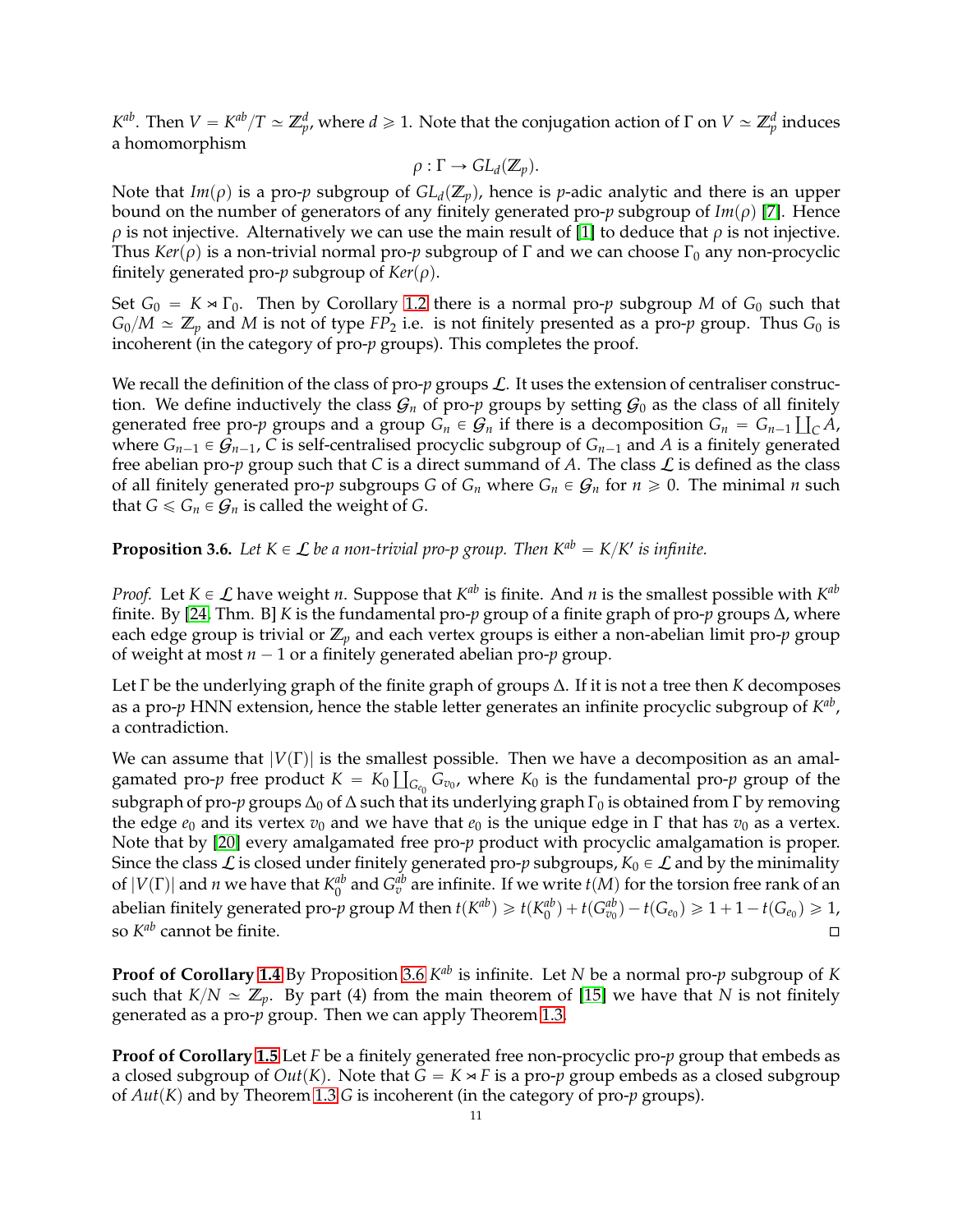**Proof of Corollary [1.6](#page-2-2)** We recall first some results from [\[18\]](#page-13-9). Let *G* be a finitely generated pro-*p* group and  $Aut(G)$  denote all continuous automorphisms of  $G$  (which coincide with the abstract automorphisms of *G*). Denote  $Inn(G)$  the group of the internal automorphisms. The group  $Aut(G)$ is a profinite group.

**Lemma 3.7.** [\[18\]](#page-13-9) *a) Let G be a finitely generated pro-p group and G*˚ *be the Frattini subgroup of G i.e. the*  $\phi$  *intersection of all maximal open subgroups of G. Then*  $Ker(Aut(G) \rightarrow Aut(G/G^*))$  *is a pro-p subgroup of*  $Aut(G)$  of finite index.

*b) Let F be a finitely generated free pro-p group and N be a characteristic pro-p subgroup of F. Then the map*  $Aut(F) \rightarrow Aut(F/N)$ , obtained by taking the induced automorphisms, is surjective.

 $\text{We set } Aut_0(G) = \text{Ker}(Aut(G) \to Aut(G/G^*)) \text{ and } Out_0(G) = \text{Aut}_0(G)/\text{Inn}(G).$ 

<span id="page-11-0"></span>**Lemma 3.8.** *Suppose K is a free pro-p group,*  $d(K) = 2$  *and* M is the maximal pro-p metabelian quotient *of K. Then Out*(*M*) contains a finitely generated pro-p subgroup H such that H has a metabelian pro-p *quotient that is not finitely presented (as a pro-p group).*

**Lemma** [3.8](#page-11-0) **implies Corollary** [1.6:](#page-2-2) If  $Out(K)$  contains a pro-*p* free non-procyclic subgroup we can apply Corollary [1.5.](#page-2-0) Then we can assume that  $Out(K)$  does not contain a pro-*p* free non-procyclic subgroup. We can further assume that the pro-*p* version of the Bieri-Strebel result holds otherwise Corollary [1.6](#page-2-2) holds i.e. if a finitely presented pro-*p* group does not contain a free non-procyclic pro-*p* subgroup then any metabelian pro-*p* quotient of that group is a finitely presented pro-*p* group.

Let *H* be a pro-*p* subgroup of  $Out(M)$  as in Lemma [3.8.](#page-11-0) Since  $Aut_0(M)$  has finite index in  $Aut(M)$ without loss of generality we can assume that  $H \subseteq Out_0(M)$ . The epimorphism of pro-*p* groups  $Aut_0(K) \to Aut_0(M)$  induces an epimorphism of pro-*p* groups  $Out_0(K) \to Out_0(M)$ . Then there is a finitely generated pro-*p* subgroup  $\widetilde{H}$  of  $Out_0(K)$  that maps surjectively to *H*, in particular  $\widetilde{H}$  has a metabelian pro-*p* quotient that is not finitely presented (as a pro-*p* group). Then by the previous considerations  $\tilde{H}$  is not a finitely presented pro- $p$  group.

Note that  $Inn(K) \simeq K$ . Consider the short exact sequence  $1 \rightarrow K \rightarrow Aut_0(K) \rightarrow Out_0(K) \rightarrow 1$  and let  $H_0$  be the preimage of  $\widetilde{H}$  in  $Aut_0(K)$ . Then there is a short exact sequence

$$
1 \to K \to H_0 \to \widetilde{H} \to 1
$$

of pro-*p* groups. Since *K* is a finitely generated pro-*p* group we have that  $H_0$  is a finitely generated pro-*p* group and  $H_0$  is not finitely presented otherwise  $\tilde{H}$  would be a finitely presented pro-*p* group, a contradiction. Thus  $Aut_0(K)$  is incoherent (in the category of pro-*p* groups).

**Proof of Lemma [3.8](#page-11-0)** Here we use significantly ideas introduced in [\[22\]](#page-13-16). We fix  $x_1$ ,  $x_2$  a generating set of *M*. Define

 $IAut(M) = \{ \varphi \in Aut(M) \mid \varphi \text{ induces on } M/M' \text{ the identity map} \},$ 

where  $Aut(M)$  denotes continuous automorphisms of *M*. In fact every abstract automorphism of a finitely generated pro-*p* group is a continous one. Then there is a short exact sequence of profinite groups

$$
1 \to IAut(M) \to Aut(M) \to Aut(M^{ab}) = GL_2(\mathbb{Z}_p) \to 1.
$$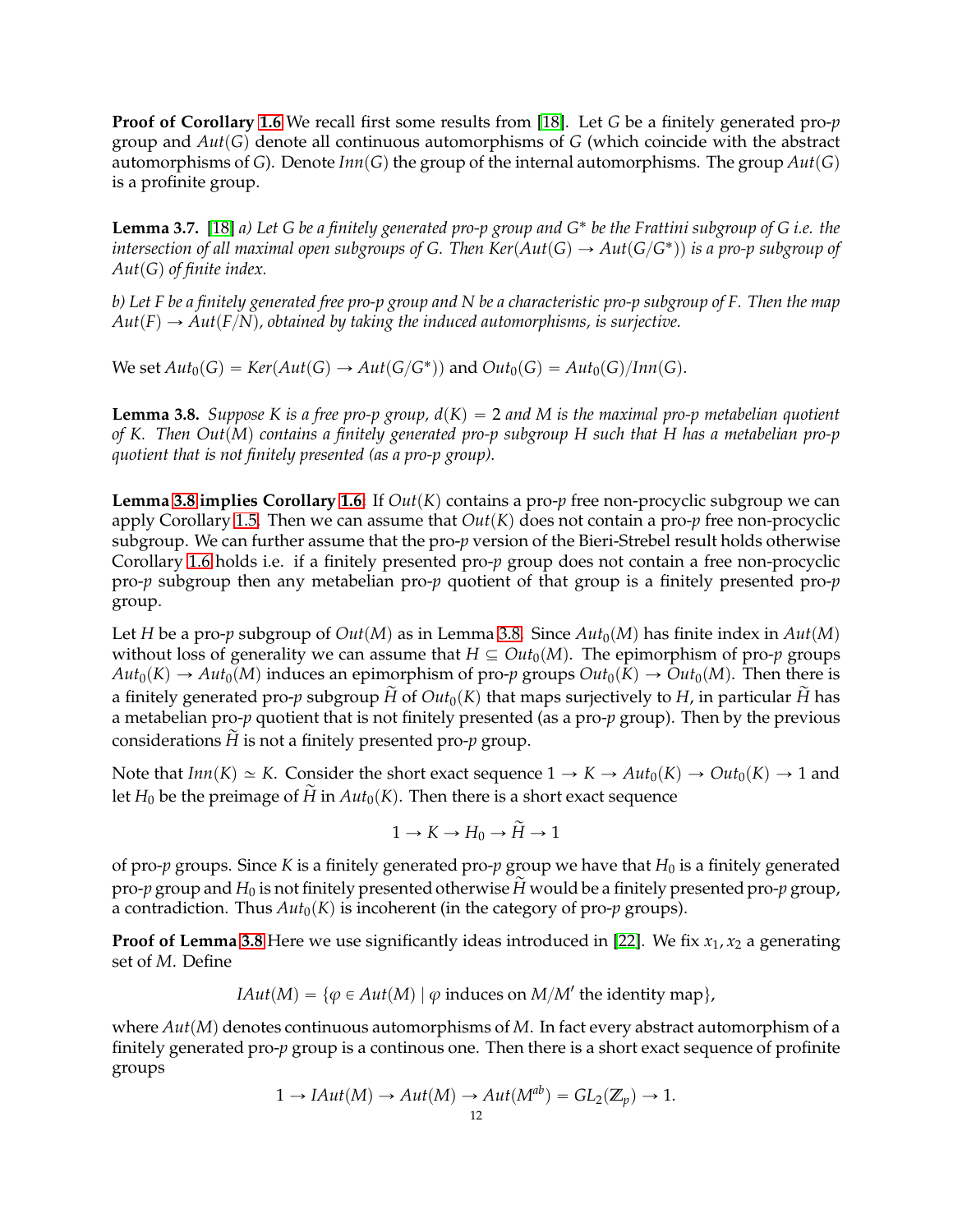By [\[22\]](#page-13-16) there is a Bachmut embedding *β* of *IAut*(*M*) in *GL*<sub>2</sub>( $\mathbb{Z}_p[[M^{ab}]]$ ), where *M*<sup>*ab*</sup> is the abelianization of *M* i.e. the maximal pro-*p* abelian quotient of *M*. By definition

$$
\beta(\varphi) = (\partial(x_i^{\varphi})/\partial x_j),
$$

where we use the notations from [\[22\]](#page-13-16), thus  $Aut(M)$  in this proof acts on the right,  $\partial(x_i^{\varphi})$  $_{i}^{\varphi})/\partial x_{j} =$  $\partial/\partial x_j(x_j^{\varphi})$  $_{i}^{\varphi}$ ) and

$$
\partial/\partial x_j: M \to \mathbb{Z}_p[[M^{ab}]]
$$

are the Fox derivatives defined by

$$
\partial/\partial x_j(1) = 0, \partial/\partial x_j(g_1g_2) = \partial/\partial x_j(g_1) + \overline{g}_1 \partial/\partial x_j(g_2), \partial/\partial x_j(x_i) = \delta_{i,j}
$$
 the Kroniker symbol,

where  $\overline{g}_1$  is the image of  $g_1 \in M$  in  $M^{ab}$ . Define  $det(\varphi) = det(\beta(\varphi))$ . By [\[22\]](#page-13-16)

$$
det(IAut(M)) = 1 + \Delta =: P
$$

is a multiplicative abelian group, where  $\Delta$  is the unique maximal ideal of  $\mathbb{Z}_p[[M^{ab}]]$ , and the  $GL_2(\mathbb{Z}_p)$ -action via conjugation on the abelianization of *IAut*(*M*)) induces an action on *det*(*IAut*(*M*)) = *P*. Then we have a short exact sequence of profinite groups

$$
1 \to P \to Aut(M)/Ker(det) \to GL_2(\mathbb{Z}_p) \to 1.
$$

Consider the pro-*p* group

$$
GL_2^1(\mathbb{Z}_p) = Ker(GL_2(\mathbb{Z}_p) \to GL_2(\mathbb{F}_p))
$$

Let *Q* be the maximal pro-*p* quotient of *P* that has exponent *p*. Then there is a pro-*p* subgroup *T* of  $Aut(M)/Ker(det)$  and a short exact sequence of pro-*p* groups

$$
1 \to P \to T \to GL_2^1(\mathbb{Z}_p) \to 1
$$

and a pro-*p* quotient  $T_0$  of  $T$  together with a short exact sequence of pro-*p* groups

$$
1 \to Q \to T_0 \to GL_2^1(\mathbb{Z}_p) \to 1.
$$

By [\[23\]](#page-14-0)

$$
P^p \cap (1 + p\Delta) = 1 + p^2\Delta
$$

and for  $\delta \in \Delta$  using  $[\delta]$  for the image of  $1 + p\delta$  in *Q* we have that

$$
[\delta_1][\delta_2] = [\delta_1 + \delta_2].
$$

Thus the multiplicative subgroup of *Q* generated by  $\{\lceil \delta \rceil \mid \delta \in \Delta\}$  could be identified with the additive group that is the image of  $\Delta$  mod  $p$  i.e. with the augmentation ideal  $s_1 \mathbb{F}_p[[s_1,s_2]] +$  $s_2 \mathbb{F}_p[[s_1, s_2]]$  of  $\mathbb{F}_p[[s_1, s_2]]$ , where  $s_i$  is the image of  $x_i - 1$  in  $\mathbb{Z}_p[[M^{ab}]]$ .

Consider now  $\varphi_2 \in Aut(M)$  given by

$$
\varphi_2 = \rho^p
$$
, where  $\rho(x_1) = x_1 x_2$ ,  $\rho(x_2) = x_2$ 

and  $\varphi_1 \in IAut(M)$  such that

$$
det(\varphi_1)=1+ps_1.
$$

Note that  $\varphi_1$  is not uniquely determined and that the image of  $\varphi_2$  in  $GL_2(\mathbb{Z}_p)$  is in  $GL_2^1(\mathbb{Z}_p)$ . Hence the profinite subgroup Γ of  $Aut(M)$  generated by  $\varphi_1$ ,  $\varphi_2$  is in fact a pro-*p* group. Let

$$
\Gamma_0=\left<\psi_1,\psi_2\right>
$$

be the image of  $\Gamma$  in  $T_0$ , where  $\psi_i$  is the image of  $\varphi_i$  in  $T_0$ . Thus  $\Gamma_0$  is a pro- $p$  group.

By [\[22,](#page-13-16) Prop. 4.4] for every  $\varphi \in IAut(M)$  for  $\varphi' = \rho^{-1}\varphi\rho$ ,  $h' = det(\beta(\varphi'))$  and  $h = det(\beta(\varphi))$  we have that *h'* is obtained from *h* applying the substitution  $s_1 \rightarrow s_1 + s_2 + s_1 s_2$ .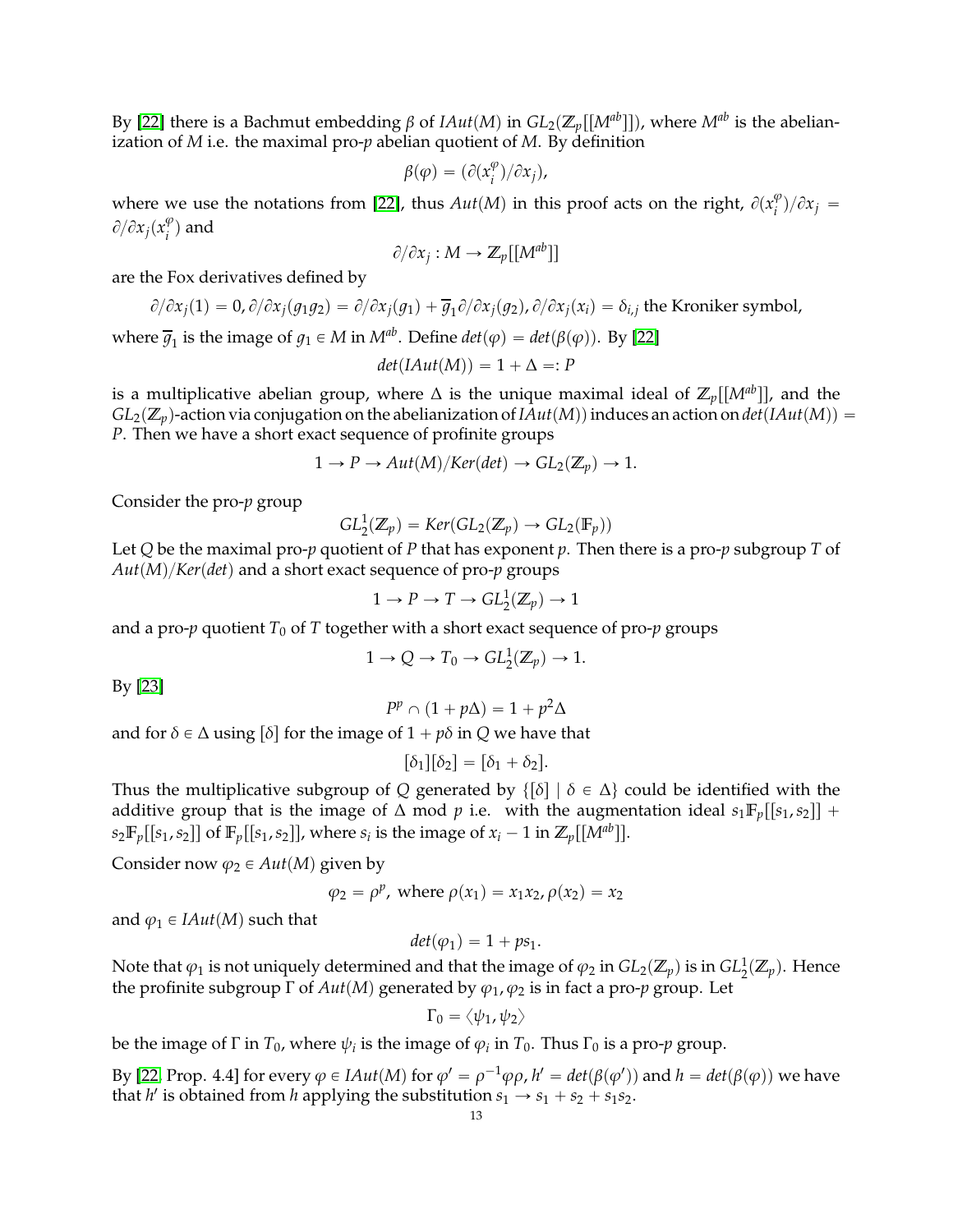Recall that by construction  $det(\beta(\varphi_1)) = 1 + ps_1$ . Then the action of  $\psi_2$  on  $\psi_1 = [s_1]$  by conjugations is induced by applying the substitution  $s_1 \rightarrow s_1 + s_2 + s_1 s_2$  exactly *p*-times, thus gives the substitution  $s_1 \rightarrow (1 + s_1)(1 + s_2)^p - 1$ . Similarly the action of  $\psi_2^k$  $\psi_2^k$  on  $\psi_1 = [s_1]$  by conjugation is induced by applying the substitution  $s_1 \rightarrow s_1 + s_2 + s_1 s_2$  exactly *pk*-times, thus gives the substitution  $s_1 \rightarrow (1 + s_1)(1 + s_2)^{pk} - 1$ . As explained above we can move to additive notation and work in the augmentation ideal  $s_1 \mathbb{F}_p[[s_1,s_2]] + s_2 \mathbb{F}_p[[s_1,s_2]]$  of  $\mathbb{F}_p[[s_1,s_2]]$ . This implies that the normal pro-*p* subgroup *A* of  $\Gamma_0$  generated by  $\psi_1$  can be identified with an aditive subgroup of  $s_1 \mathbb{F}_p[[s_1, s_2]] +$  $s_2 \mathbb{F}_p[[s_1, s_2]]$  that contains  $(1 + s_1)(1 + s_2)^{pk} - 1$  for  $k \geq 0$ , in particular *A* is infinite.

Note that  $\Gamma_0 \simeq A \rtimes \mathbb{Z}_p$ , where  $\mathbb{Z}_p$  is generated by  $\psi_2$ . We view *A* as a  $\mathbb{F}_p[[t]]$ -module via the conjugation action of  $\psi_2 = 1 + t$ . Furthermore *A* is a pro-*p* cyclic  $\mathbb{F}_p[[t]]$ -module, with a generator  $\psi_1$ . Since every proper  $\mathbb{F}_p[[t]]$ -module quotient of  $\mathbb{F}_p[[t]]$  is a finite additive group, we deduce that  $A \simeq \mathbb{F}_p[[t]]$ . Then by the example after Theorem [2.2](#page-3-0)  $\Gamma_0$  is not a finitely presented pro-*p* group.

Note that the image *W* of  $M \simeq \text{Inn}(M)$  in  $T_0$  is inside *Q* and since *M* is a finitely generated pro-*p* group and *Q* is an abelian pro-*p* group of finite exponent *p* then *W* and consequently  $\Gamma_0 \cap W$  are finite. Since  $\Gamma_0 \cap W$  is finite  $\Gamma_0/(\Gamma_0 \cap W)$  is not a finitely presented pro-*p* group. Actually examining the structure of  $\Gamma_0$  it is easy to see that any finite normal subgroup of  $\Gamma_0$  is trivial, in particular  $\Gamma_0 \cap W = 1$ . Finally  $\Gamma_0 \simeq \Gamma_0/(\Gamma_0 \cap W)$  is a metabelian pro-*p* quotient of a 2-generated pro-*p* group  $H \leqslant Out(M)$ . This completes the proof of the lemma.

#### **REFERENCES**

- <span id="page-13-13"></span><span id="page-13-12"></span>[1] Y. Barnea, M. Larsen, *A non-abelian free pro-p group is not linear over a local field,* J. Algebra 214 (1999), no. 1, 338 - 341
- <span id="page-13-0"></span>[2] D. E-C. Ben-Ezra, E. Zelmanov, *On pro-2 identities of 2*×*2 linear groups*, Trans. Amer. Math. Soc. 374 (2021), no. 6, 4093 - 4128
- <span id="page-13-14"></span>[3] M. Bestvina, N. Brady, *Morse theory and finiteness properties of groups,* Inventiones Mathematicae, 129 (1997), 445 - 470
- <span id="page-13-4"></span>[4] R. Bieri, R. Strebel, *Valuations and finitely presented metabelian groups*, Proc. London Math. Soc. (3) 41(1980) 439–464.
- <span id="page-13-5"></span>[5] R. Bieri, W. D. Neumann, R. Strebel, *A geometric invariant of discrete groups,* Inventiones mathematicae, 90 (1987), 451 - 477
- [6] R. Bieri, B. Renz. *Valuations on free resolutions and higher geometric invariants of groups.* Commentarii Mathematici Helvetici, 3 (1988), v. 63., 464 - 497
- <span id="page-13-11"></span>[7] J. Dixon, M. P. F. Du Sautoy, A. Mann, and D. Segal, "Analytic Pro-p Groups," London Math. Soc. Lecture Note Ser., Vol. 157, Cambridge Univ. Press, Cambridge, UK, 1991
- <span id="page-13-7"></span><span id="page-13-2"></span>[8] M. Feign, M. Handel, *Mapping tori of free group automorphisms are coherent*, Ann. Math. 149 1061–1077 (1999)
- [9] S. Friedl, S. Vidussi, *BNS invariants and algebraic fibrations of group extensions*, Journal of the Institute of Mathematics of Jussieu, to appear, [arXiv:1912.10524](http://arxiv.org/abs/1912.10524)
- <span id="page-13-10"></span><span id="page-13-6"></span>[10] C. McA. Gordon, *Artin groups, 3-manifolds and coherence*, Bol. Soc. Mat. Mexicana (3) 10 (2004), 193–198
- <span id="page-13-15"></span>[11] J. D. King, *Homological finiteness conditions for pro-p groups*, Comm. Algebra 27 (1999), no. 10, 4969 - 4991
- <span id="page-13-19"></span>[12] J. D. King, *A geometric invariant for metabelian pro-p groups*, J. London Math. Soc. (2) 60 (1999), no. 1, 83 - 94
- <span id="page-13-1"></span>[13] D. H. Kochloukova, F. F. Lima, *Homological finiteness properties of fibre products*, Q. J. Math. 69 (2018), no. 3, 835 - 854
- <span id="page-13-8"></span>[14] D. H. Kochloukova, S. Vidussi, *Higher dimensional algebraic fiberings of group extensions*, preprint, [arXiv:2205.05246](http://arxiv.org/abs/2205.05246)
- [15] D. H. Kochloukova, P. A. Zalesskii, *On pro-p analogues of limit groups via extensions of centralizers,* Math. Z. 267 (2011), no. 1 - 2, 109 - 128
- <span id="page-13-3"></span>[16] R. Kropholler, G. Walsh, *Incoherence and fibering of many free–by–free groups*, Ann. Inst. Fourier (Grenoble) (to appear), [arXiv:1910.09601](http://arxiv.org/abs/1910.09601)
- <span id="page-13-18"></span><span id="page-13-9"></span>[17] B. Kuckuck, *Subdirect products of groups and the*  $n - (n + 1) - (n + 2)$  *conjecture*, Q. J. Math. 65 (2014), 1293 - 1318
- [18] A. Lubotzky, *Combinatorial group theory for pro-p-groups*, J. Pure Appl. Algebra 25 (1982), 311 325
- [19] J. Neukirch, A. Schmidt, K. Wingberg, *Cohomology of Number Fields*, Grundlehren der Mathematischen Wissenschaften, Vol. 323, Springer-Verlag, Berlin 2000
- <span id="page-13-20"></span><span id="page-13-17"></span>[20] L. Ribes, On amalgamated products of profinite groups, Math. Z. 123 (1971), 357 - 364
- <span id="page-13-16"></span>[21] L. Ribes, P. Zalesskii, *Profinite Groups*, 2nd ed., Springer, Berlin, 2010
- [22] V. A. Romankov,*Generators for the automorphism groups of free metabelian pro-p groups*, Sibirski Matematicheski Zhurnal, Vol. 33, No. 5, 145 - 158, 1992